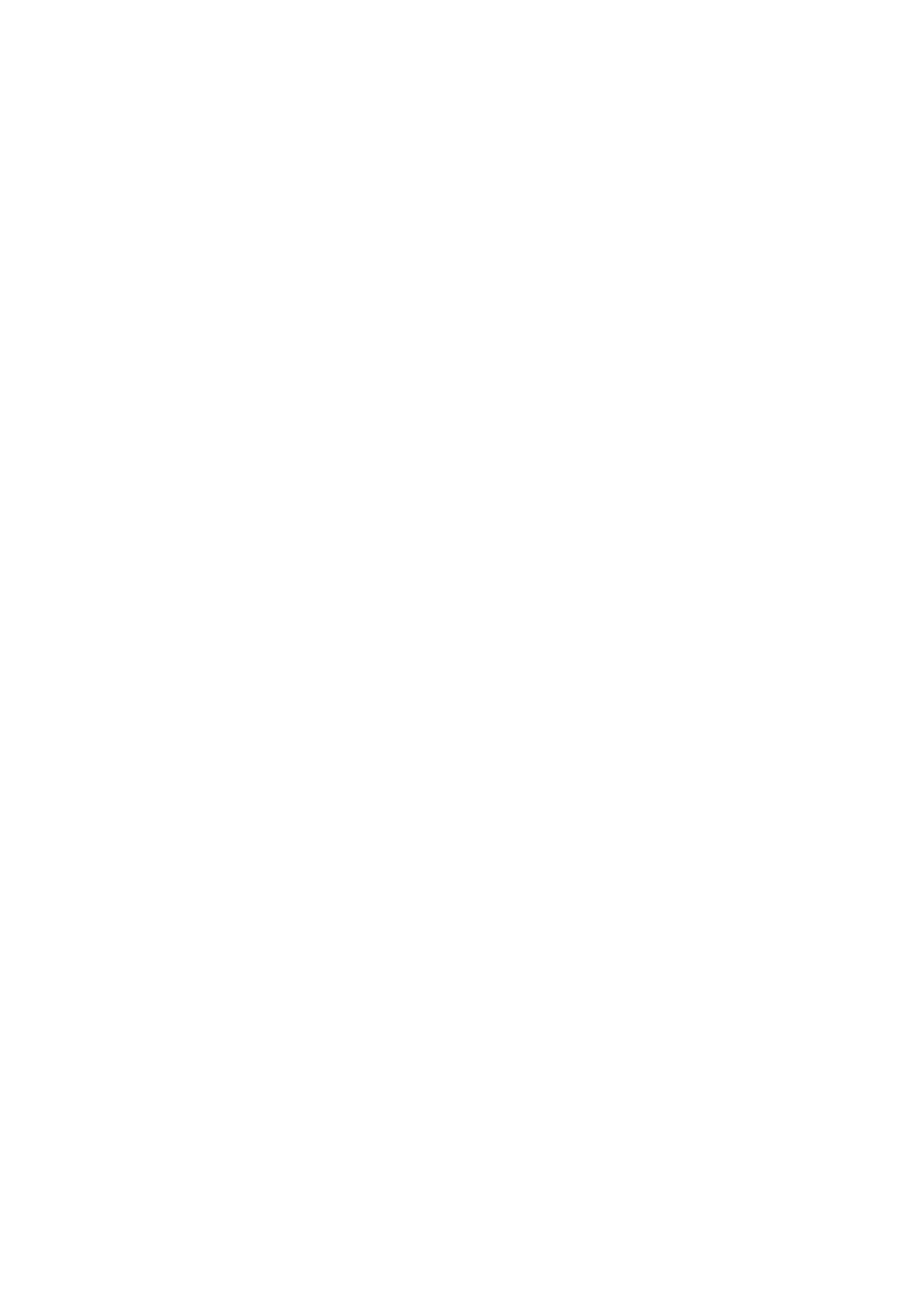**CATALOGUE for the NORTHERN IRELAND REGION of the British Charollais Sheep Society**  *A Registered Charity* 

**Sale of In-lamb Shearling Ewes & Ewe Lambs from leading Northern Ireland flocks** 

# **DUNGANNON MONDAY 25th OCTOBER 2021**

# *Comprising*  **139 HEAD**

 *46 - In-lamb shearling ewes 93 - Ewe Lambs* 

*All Sheep are eligible for export to all EU countries.* 

**Inspection 09:00 - 11:00am SALE at 12.00** 

**To be held at Dungannon Farmers Mart Granville Road, Dungannon, Co. Tyrone. BT70 1NJ Tel: 028 8772 2727 Fax: 028 8772 4254**  *Auctioneer: Trevor Wylie*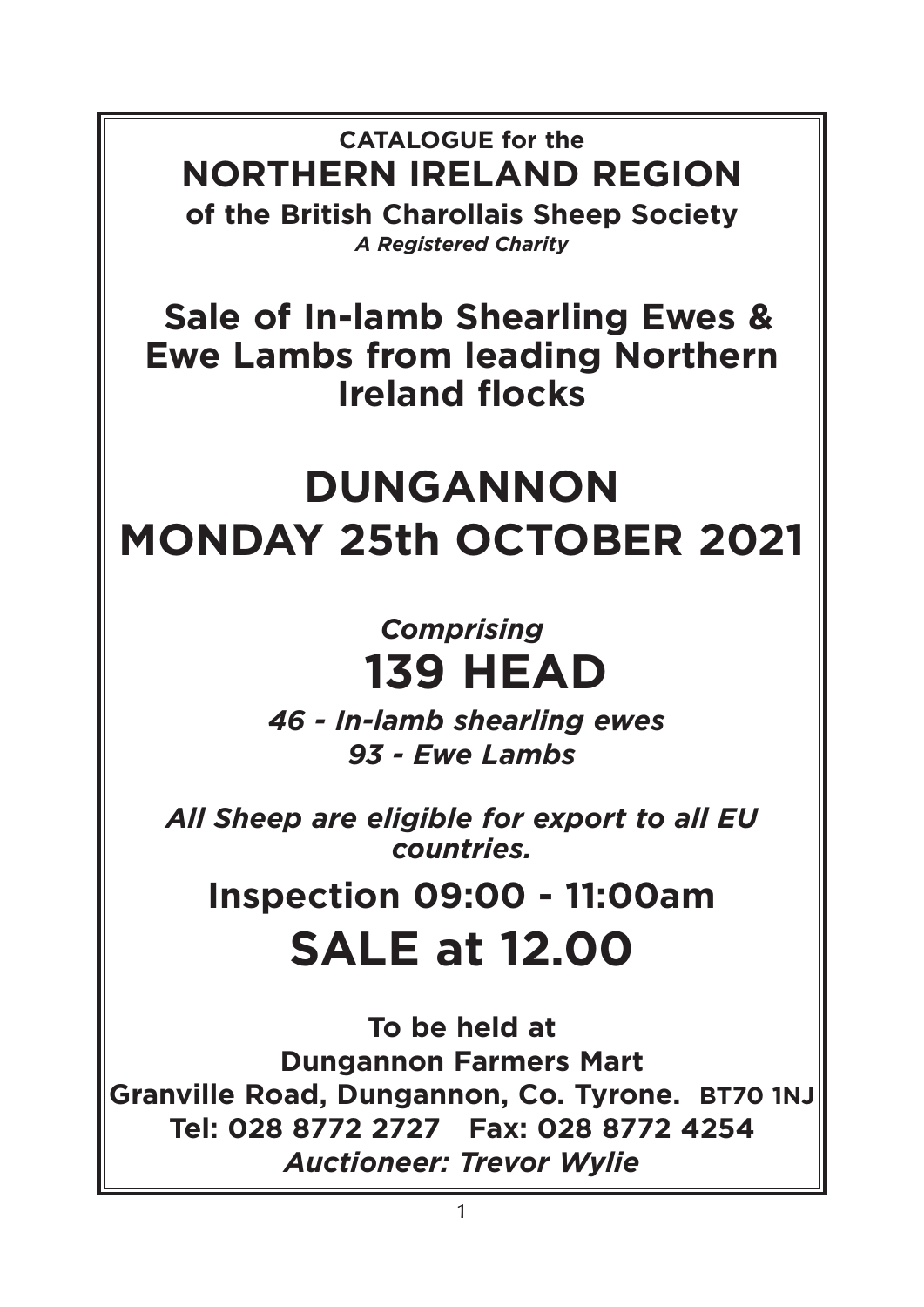## **OFFICIALS**

### **INSPECTION STEWARDS**

Harold McBratney and Tommy Fenton

Northern Ireland Region Chairman **SHEILA MALCOMSON**

29 Ringclare Road, Donaghmore, Newry. Tel: 028 406 51676

> Northern Ireland Vice Chairman **NORMAN MCMORDIE**

Riverdale Lodge, 3 Riverdale Lane, Saintfield, BT24 7JG Tel: 028 975 11181

> Northern Ireland Region Secretary **REBECCA MCBRATNEY**

110 Green Road, Six Road Ends, Bangor BT19 7QA Tel: 028 914 64768

> Public Relations Officer **MAUREEN COWAN**

Clareville, 26 Cascum Road, Banbridge. Tel: 028 406 26275

*The breeding information, comments and photographs for sheep in this catalogue have been supplied by the vendors. While every effort has been made, the Society cannot be held responsible for any inaccuracies or omissions.* 

**Would vendors please note that straw is NOT provided at Dungannon Mart - please bring your own.**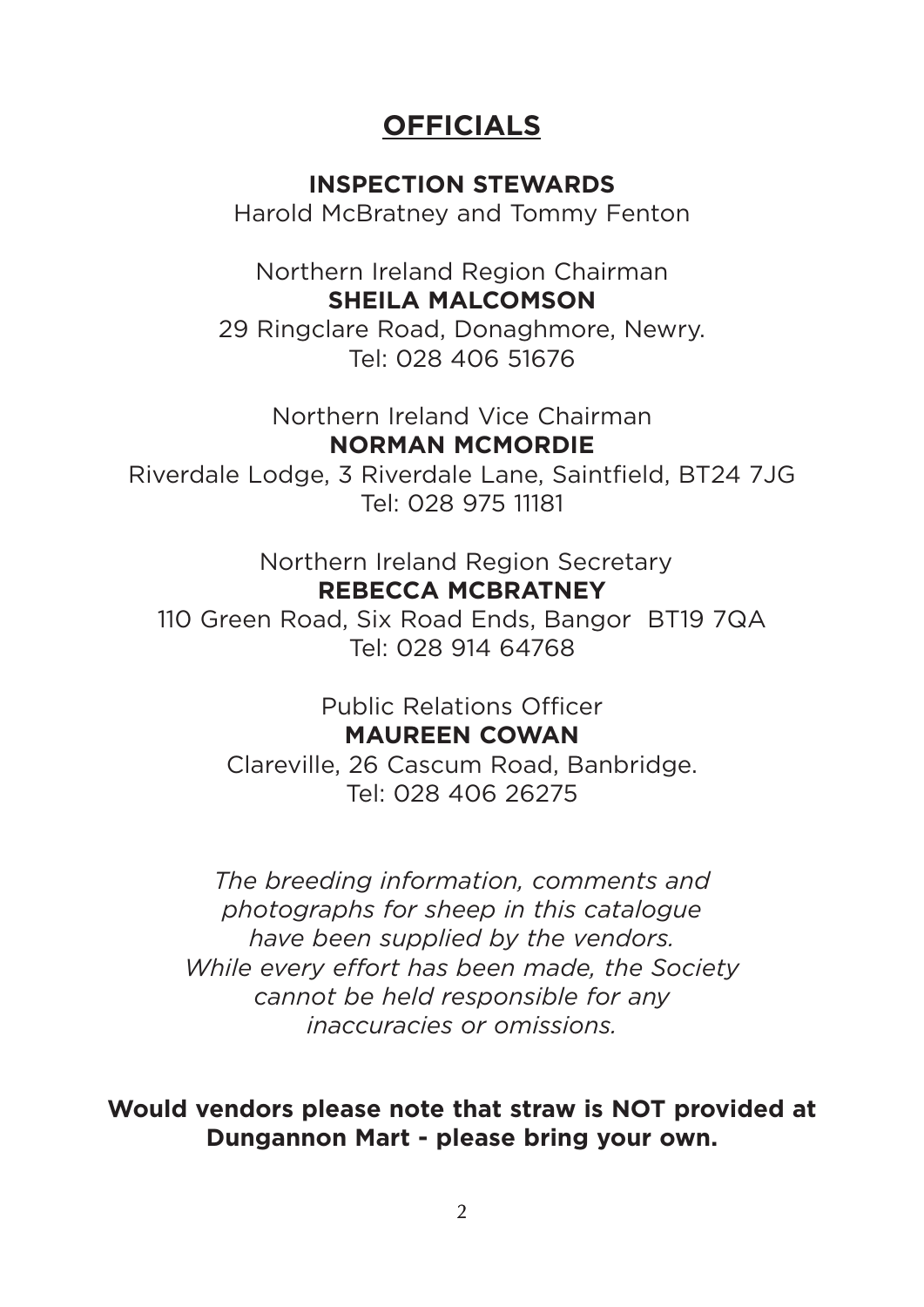# *General Information & Sale Notes*

**DARD RESTRICTIONS** All vehicles must be disinfected thoroughly before arrival at the market. This applies to both vendors and purchasers. Any vehicles not properly cleansed will not be allowed entry into the market.

**MOVEMENT LICENCE This is an export sale. All sheep must have a veterinary support certificate from the DVO and an owner's declaration (form also available at the DVO) to be eligible for the sale.** These will be required for inspection on arrival at Dungannon Mart.

**ARRIVAL** Sheep may arrive from 9.00am. Any prior arrangements can be made with Dungannon Mart.

**INSPECTION** All sheep will be inspected by the Society's Official Inspector before being allowed forward for sale. All sheep must have been paint branded with their lot number prior to arrival at the market. Inspection will be from 09:00am to 11:00am.

**METHOD OF SALE** All sheep will be sold in guineas.

**CONDITIONS OF SALE** All sheep will be sold subject to the Conditions of Sale of the British Charollais Sheep Society and to the Auctioneer's General Conditions of Sale, which are available in the Auctioneer's office.

**PEDIGREE CERTIFICATES** Pedigree certificates relating to the sale will be available from the Auctioneer's office on the day of the sale.

**SCANNING RESULTS** All ewes will have been scanned and the results available on sale day. This in no way guarantees the number of lambs at birth.

If any female sheep which is described in the catalogue or at the time of sale as being "scanned in lamb" or in lamb proves not to have been in lamb at the time of sale and within 7 days after the day of sale the Purchaser gives written notice to the auctioneers of his intention to return the animal supported by a veterinary surgeon's certificate that such sheep has proved not to have been in lamb then the purchaser may return such sheep to the vendor.

**ERRORS OR OMMISIONS** The Auctioneers and Society **CAN ACCEPT NO RESPONSIBILITY** for any errors or ommissions printed in the catalogue

**SCRAPIE GENOTYPE RESULTS** The Scrapie Genotype results listed in this catalogue are guaranteed to be correct by the person whose name appears as the Vendor in the catalogue. Whilst the Society will make all possible effort to provide purchasers with the correct information, they can in no way be held responsible for any error or ommission of information.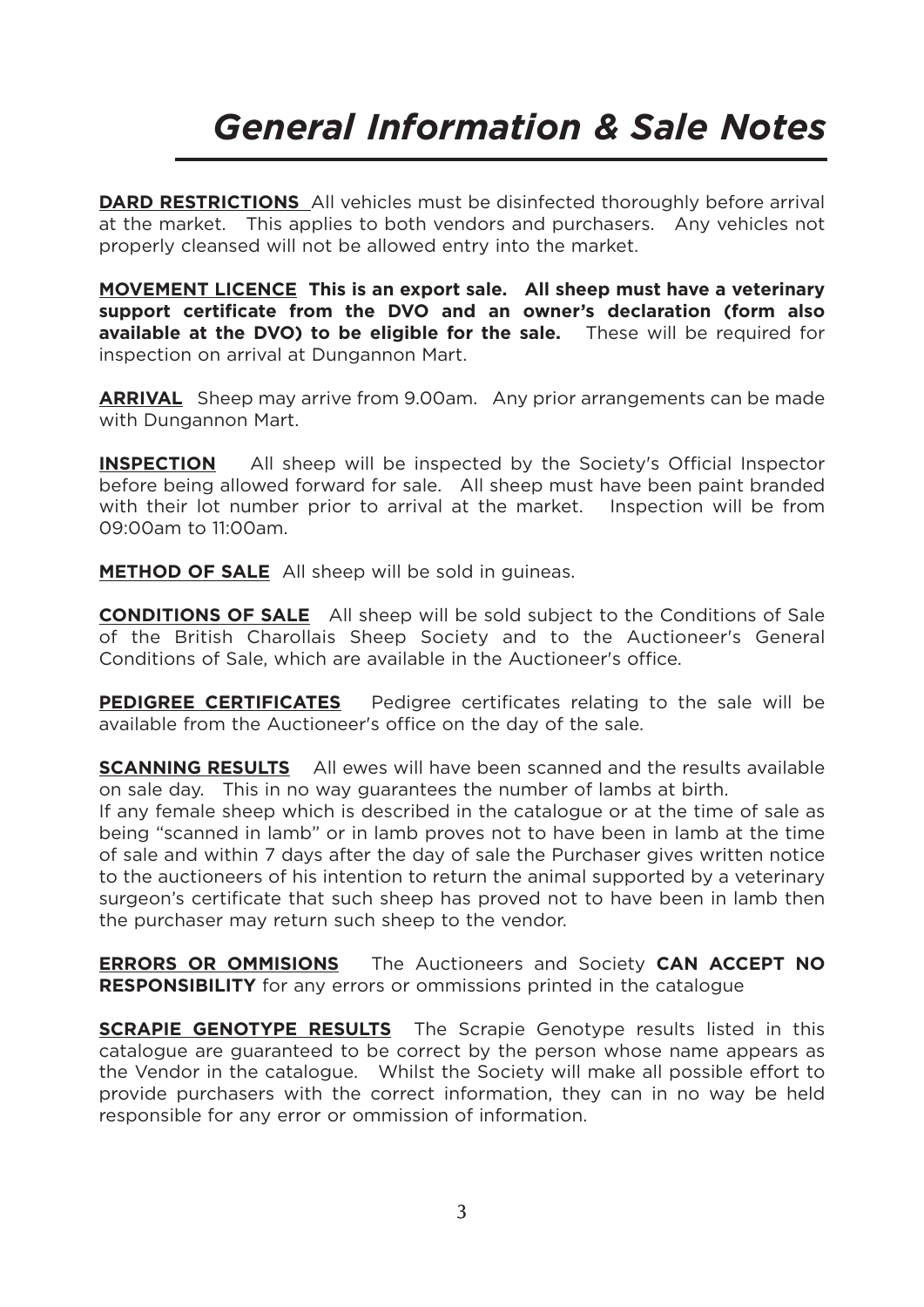# **INDEX TO CONSIGNORS Shearlings Ewe Lambs**

T

| <b>AIKEN, JONATHAN</b><br>82 Corbally Road, Carnew, Dromore<br>Tel: 028 975 32578                                           | <b>ZXJ</b> |                               | 70 - 75                         |
|-----------------------------------------------------------------------------------------------------------------------------|------------|-------------------------------|---------------------------------|
| <b>ANDERSON, J &amp; D</b><br>14 Ballyclough Road, Bushmills<br>Tel: 028 207 41211                                          | <b>XSR</b> |                               | $54 - 61$                       |
| <b>BELL, DEREK</b><br>58 Fegarron Road, Cookstown, Co. Tyrone<br>Tel: 028 867 62030                                         | <b>YTX</b> |                               | $95 - 104$<br>2nd Run 137 - 139 |
| <b>BOOTH, G &amp; J</b><br>82 Ballymaguire Road, Stewartstown, BT71 5NQ<br>Tel: 028 867 37380                               | PQ         |                               | 47 - 53                         |
| <b>CRAIG, IAN</b><br>10 Old Ballynoe Road, Antrim, Co Antrim<br>Tel: 028 944 64368                                          | <b>YCR</b> | $27 - 31$                     | $62 - 69$                       |
| <b>CROMIE, DAVID</b><br>34 Ballynamagna Road, Rathfriland, BT34 5PB<br>Tel: 028 406 30960                                   | <b>XEF</b> |                               | $91 - 94$                       |
| <b>DONNELLY, NOEL</b><br>136 Tirnascobe Road, Rich Hill, Co Armagh<br>Tel: 028 388 71028                                    | <b>WBA</b> |                               | 123 - 128                       |
| <b>FOSTER, GRAHAM</b><br>50 Carnkenny Road, Ardstraw, Newtownstewart<br>Tel: 07921 164651                                   | <b>WLK</b> | $1 - 2$                       | $81 - 90$                       |
| <b>HAMILTON, JOSHUA</b><br>108 Markethill Road, Collone, Co Armagh<br>Tel: 07764 157412 (Jim Grandad)                       | <b>WWV</b> |                               | 133 - 136                       |
| <b>MAWHINNEY, MR &amp; MRS D</b><br>15 Crossnamuckley Road, Newtownards, Co Down<br>Tel: 028 918 12076 mobile: 07834 543061 | vv         | $3 - 12$<br>2nd run - 37 - 46 |                                 |
| <b>MCALLISTER, WILLIAM</b><br>92 Parkgate Road, Kells, Ballymena<br>Tel: 028 258 98084                                      | <b>ZGQ</b> | $13 - 22$                     |                                 |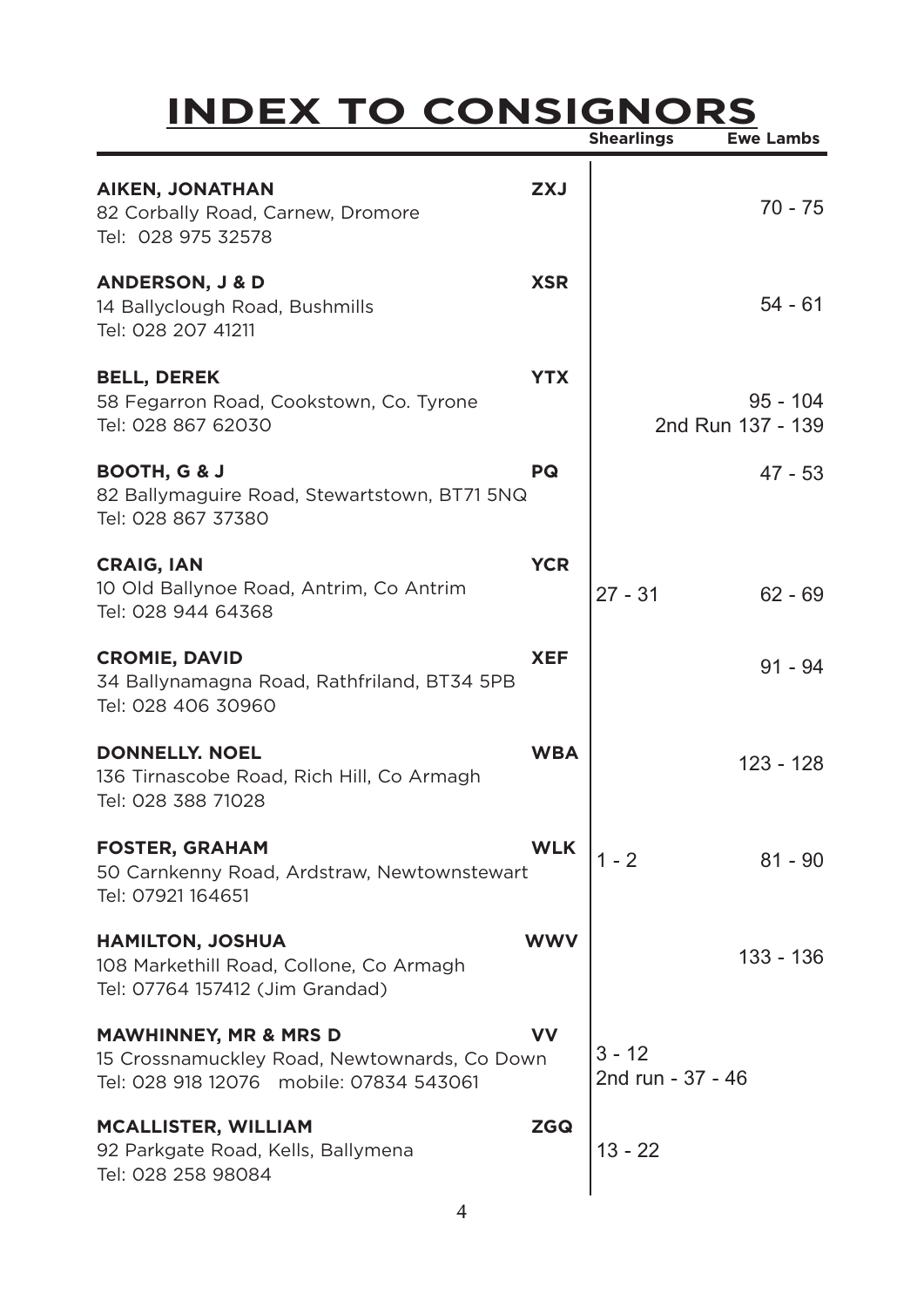| <b>MCCONNELL, MESSRS</b><br>Holly Lodge, 45 Hollybank Road, Parkgate<br>Tel: 028 933 22153     | <b>XWZ</b> |           | $105 - 112$ |
|------------------------------------------------------------------------------------------------|------------|-----------|-------------|
| <b>MCLAREN, MR &amp; MRS A P</b><br>Holmlea, 26 Crossowen Road, Augher<br>Tel: 028 855 49939   | <b>WTU</b> |           | 76 - 80     |
| <b>MCMORDIE, NORMAN</b><br>Riverdale Lodge, 3 Riverdale Lane, Saintfield<br>Tel: 028 975 11181 | <b>ZEG</b> |           | 129 - 132   |
| <b>MOORE, ALISTAIR</b><br>268 Gortgole Road, Portglenone, Ballymena<br>Tel: 02825 822660       | <b>VBK</b> | $23 - 26$ | $113 - 118$ |
| PARR, MR S<br>77A Gosford Road, Markethill, Co. Armagh<br>Tel: 028 375 51672                   | <b>VEN</b> |           | 119 - 122   |
| <b>RILEY, SARAH</b><br>20 Tullyhurbbert Road, Moneyreagh, Newtownards<br>Tel: 028 904 48346    | <b>WLE</b> | $32 - 36$ |             |

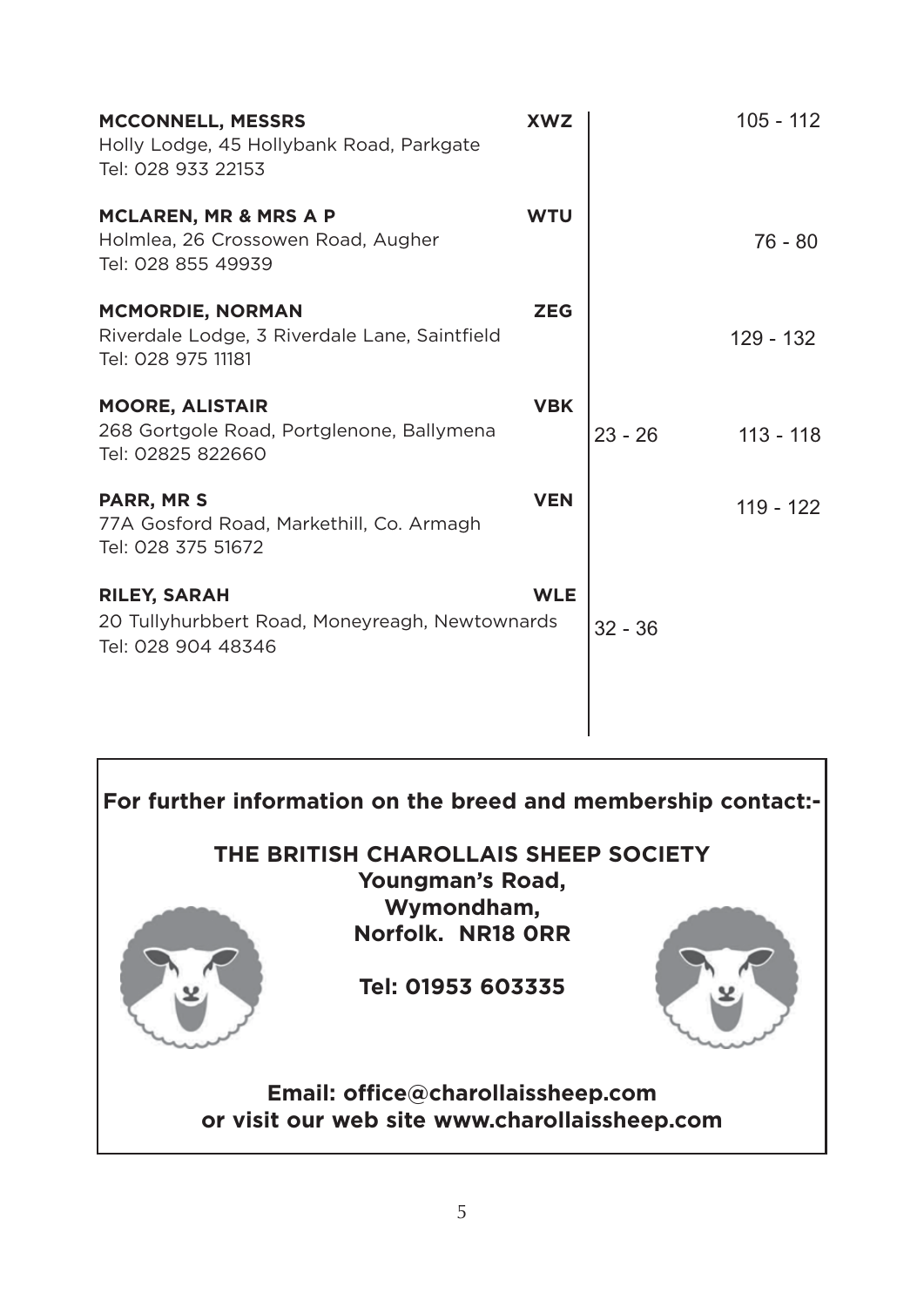#### **THE CONSTRUCT -
-Shearling Ewe**

**---** *Two special gimmers being offered from Springhill. Both gimmers come from the best breeding lines in the flock and are in-lamb to two very exciting new rams lambs purchased privately this year. Photos will be on Facebook before the sale.*

## SPRINGHILL 20WLK05036 (UK1700578/05036)<br><sub>ד</sub>

**ARR/ARR**<br>Sire: Logi **---** -12/12/2019 **Sire:** Logie Durr<br>**Dam:** Rhaeadr Durno Untouchable (19ZNN27313) **SS:** Loanhead Talisman (18WNC22763)<br>adr (16XXK01501) **DS:** Knockin Pucker Un (15XXJ00232) **DS:** Knockin Pucker Up (15XXJ00232<br>Breedy gimmer with super skin and body. Dam is the Rhaeadr ewe in the flock that **DS:** Knockin Pucker Up (15XXJ00232)<br>m is the Rhaeadr ewe in the flock that produces quality sheep every year, breeding this year's Reserve Overall Champion Dungannon Premier Sale selling for 2,300gns. This gimmer is an ET sister to Springhill Vodka who was retained last year and used successfully. Other ET brothers include Springhill Viking, sold privately to H Sloan and Springhill Van Morrison, 2,100gns Dungannon Premier Sale 2020. Boyo Walk This Way is an exceptional ram lamb purchased privately May 2021. Skin, Body and Style! Al'd 15/07 to Boyo Walk This Way - scanned Triplets.

### **------**LOT 2 SPRINGHILL 20WLK05054 (UK1700578/05054) **ARR/ARR**<br>Sire: Logi

*-*<br>SINGLE-ET 13/12/2019

Sire: Logie Durno Untouchable (19ZNN27313) SS: Loanhead Talisman (18WNC22763)<br>Dam: (13A5413030) **DS:** (1A540018) **Dam:** (13A5413030)<br>Another super gimmer **DS:** (1A540018)<br>ding line. Dam of

Another super gimmer from a consistent breeding line. Dam of this gimmer is the Lisfuncheon ewe in the flock who needs no introduction. This is a typical Lisfuncheon daughter with plenty of power and great backend! ET sister retained and flushed at Springhill. Whizz Kid is a smart lamb with super skin and bone. He is a half-brother to Boyo Walk this way.

Al'd 15/07 to Gwyndy Whizz Kid - scanned Twins.



### **MR & MRS D MAWHINNEY (ROCKVILLA)**

*All ran with Tullyear Uncle Drew (pictured left) since 5th July - scanning results available at the sale.* 

### **-#----/!3- LOT 3 ROCKVILLA 20VV03358**

**(UK1790720/03358)**<br>**ARR/ARR** TRIPLET **ARR/ARR** TRIPLET 01/12/2019<br>**Sire:** Artnagullion Trojan (18ZGQ03561) 01/12/2019 **SS:** Knockin Shop (17XXJ00377)<br>**Dam:** Rockvilla (16VV02079) **Dam:**Rockvilla (16VV02079)<br>**DS:** Rhaeadr Perfection (15) **DS:** Rhaeadr Perfection (15XXK01132)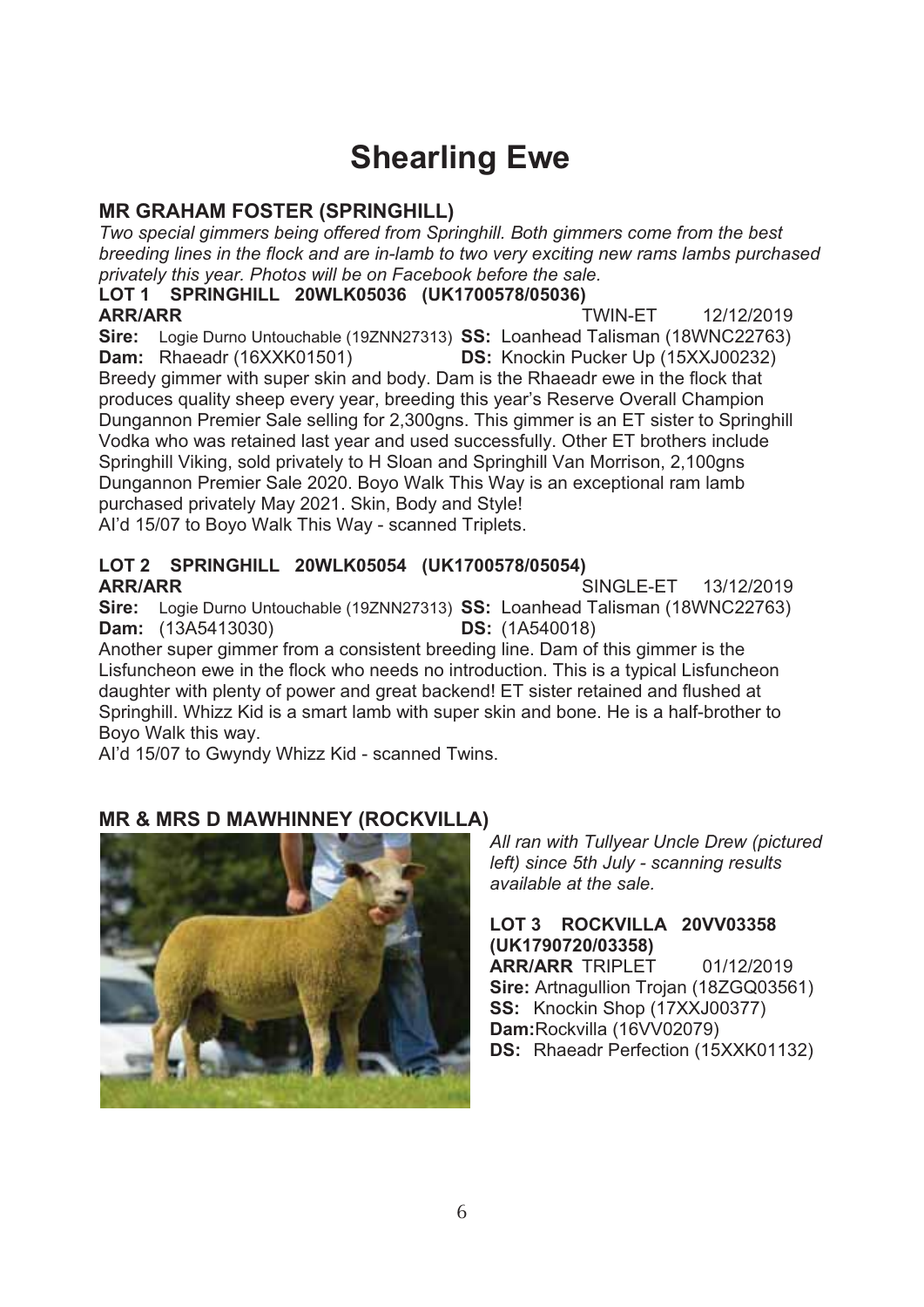| LOT 4<br><b>ARR/ARR</b>            | ROCKVILLA 20VV03370 (UK1790720/03370)                                                                                                                                             |                                       |  |                   | SINGLE                                                                    | 04/12/2019 |
|------------------------------------|-----------------------------------------------------------------------------------------------------------------------------------------------------------------------------------|---------------------------------------|--|-------------------|---------------------------------------------------------------------------|------------|
| Sire:<br>Dam:                      | Artnagullion Trojan (18ZGQ03561)<br>Rockvilla (18VV02930)                                                                                                                         |                                       |  |                   | SS: Knockin Shop (17XXJ00377)<br>DS: Arbryn Panther (15WRF00359)          |            |
| <b>ARR/ARR</b>                     | LOT 5 ROCKVILLA 20VV03399                                                                                                                                                         |                                       |  | (UK1790720/03399) | TWIN                                                                      | 12/01/2020 |
| Sire:<br>Dam:                      | Artnagullion Trojan (18ZGQ03561)<br>Rockvilla (16VV02123)                                                                                                                         |                                       |  |                   | SS: Knockin Shop (17XXJ00377)<br>DS: Rhaeadr Perfection (15XXK01132)      |            |
| LOT <sub>6</sub><br><b>ARR/ARR</b> | ROCKVILLA 20VV03403 (UK1790720/03403)                                                                                                                                             |                                       |  |                   | TRIPI FT                                                                  | 12/01/2020 |
| Sire:<br>Dam:                      | Artnagullion Trojan (18ZGQ03561)<br>Rockvilla (17VV02451)                                                                                                                         |                                       |  |                   | SS: Knockin Shop (17XXJ00377)<br>DS: Wernfawr Rex (16XEV00937)            |            |
| LOT 7<br><b>ARR/ARR</b>            | ROCKVILLA 20VV03407 (UK1790720/03407)                                                                                                                                             |                                       |  |                   | SINGLE                                                                    | 15/01/2020 |
| Sire:<br>Dam:                      | Artnagullion Trojan (18ZGQ03561)<br>Rockvilla (16VV02012)                                                                                                                         |                                       |  |                   | SS: Knockin Shop (17XXJ00377)<br>DS: Rhaeadr Perfection (15XXK01132)      |            |
| LOT 8<br><b>ARR/ARR</b>            | ROCKVILLA 20VV03415 (UK1790720/03415)                                                                                                                                             |                                       |  |                   | SINGLE                                                                    | 18/01/2020 |
| Sire:<br>Dam:                      | Artnagullion Trojan (18ZGQ03561)<br>Rockvilla (16VV02006)                                                                                                                         |                                       |  |                   | SS: Knockin Shop (17XXJ00377)<br>DS: Rhaeadr Perfection (15XXK01132)      |            |
| LOT <sub>9</sub><br><b>ARR/ARR</b> | ROCKVILLA 20VV03420                                                                                                                                                               |                                       |  | (UK1790720/03420) | <b>TRIPLET</b>                                                            | 19/01/2020 |
| Sire:<br>Dam:                      | Artnagullion Trojan (18ZGQ03561)<br>Rockvilla (17VV02510)                                                                                                                         |                                       |  |                   | SS: Knockin Shop (17XXJ00377)<br>DS: Rhaeadr Perfection (15XXK01132)      |            |
| <b>LOT 10</b><br><b>ARR/ARR</b>    |                                                                                                                                                                                   | ROCKVILLA 20VV03421                   |  | (UK1790720/03421) | <b>TRIPLET</b>                                                            | 19/01/2020 |
| Sire:<br>Dam:                      | Artnagullion Trojan (18ZGQ03561)<br>Rockvilla (17VV02510)                                                                                                                         |                                       |  |                   | SS: Knockin Shop (17XXJ00377)<br>DS: Rhaeadr Perfection (15XXK01132)      |            |
| <b>LOT 11</b><br><b>ARR/ARR</b>    |                                                                                                                                                                                   | ROCKVILLA 20VV03428 (UK1790720/03428) |  |                   | <b>TWIN</b>                                                               | 21/01/2020 |
| Sire:<br>Dam:                      | Artnagullion Trojan (18ZGQ03561)<br>Rockvilla (17VV02423)                                                                                                                         |                                       |  |                   | SS: Knockin Shop (17XXJ00377)<br>DS: Wernfawr Rex (16XEV00937)            |            |
| <b>ARR/ARR</b>                     | LOT 12 ROCKVILLA 20VV03430 (UK1790720/03430)                                                                                                                                      |                                       |  |                   | <b>TWIN</b>                                                               | 21/01/2020 |
| Sire:<br>Dam:                      | Artnagullion Trojan (18ZGQ03561)<br>Rockvilla (17VV02378)                                                                                                                         |                                       |  |                   | SS: Knockin Shop (17XXJ00377)<br>DS: Wernfawr Rex (16XEV00937)            |            |
|                                    | <b>MR WILLIAM MCALLISTER (ARTNAGULLION)</b><br>LOT 13 ARTNAGULLION 20ZGQ04318 (UK1760616/04318)                                                                                   |                                       |  |                   | <b>SINGLE</b>                                                             | 15/01/2020 |
| Sire:<br>Dam:                      | Loanhead Upper Class (19WNC27438)<br>Artnagullion (16ZGQ02919)<br>Knockin Shop has bred sons to 4,400gns and daughters to 2,920gns.<br>Al'd 14/07 to Knockin Shop - scanned twins |                                       |  |                   | SS: Loanhead Talisman (18WNC22763)<br>DS: Ballyhibben Kickstart (1B30009) |            |

 $\overline{7}$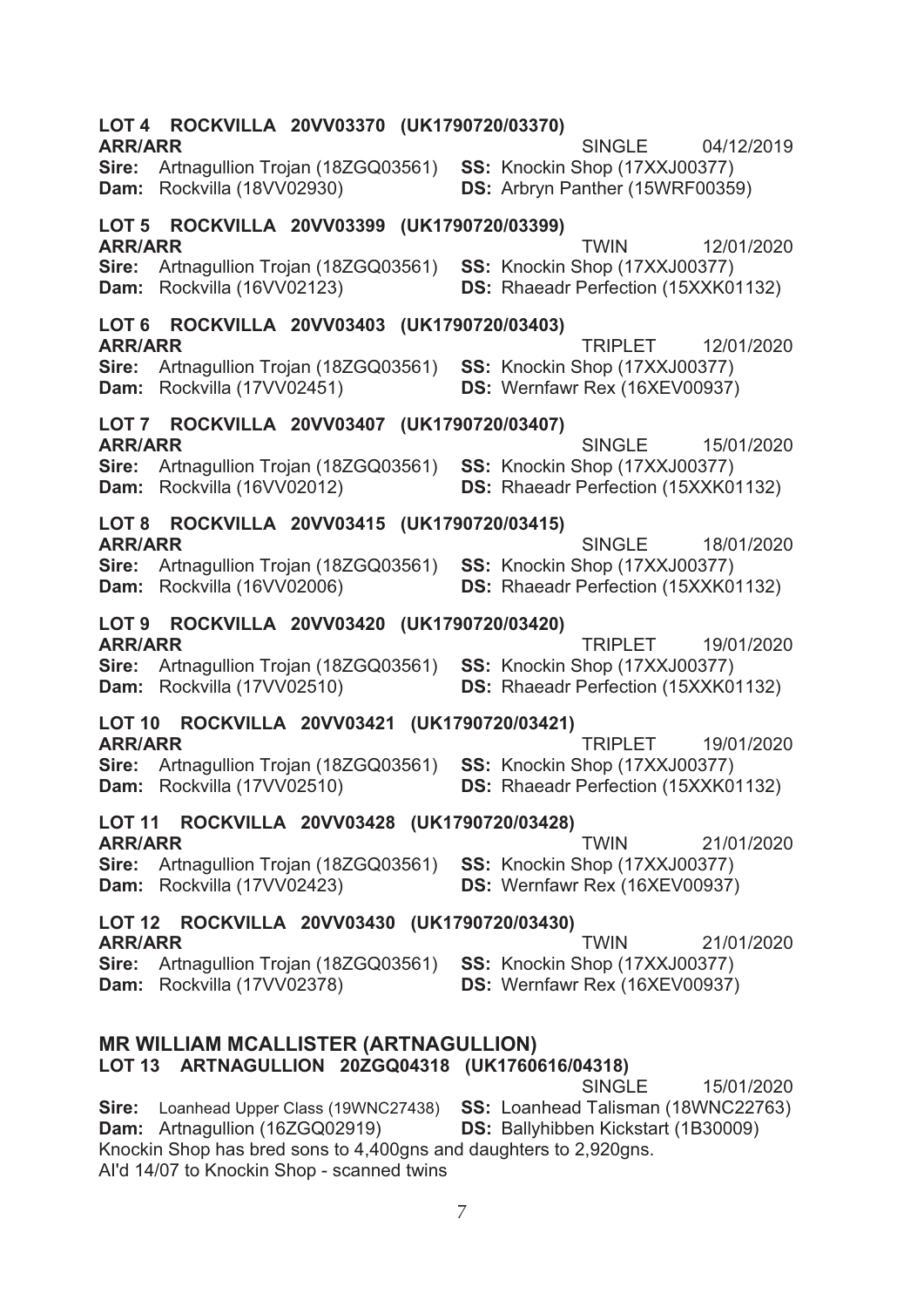### LOT 14 ARTNAGULLION 20ZGQ04286 (UK1760616/04286)

SINGLE-FT 17/12/2019

15/01/2020

SS: Oakchurch Ruben (16WKW00152)

SS: Loanhead Talisman (18WNC22763)

Sire: Knockin Shop (17XXJ00377) Dam: Artnagullion (16ZGQ02919) DS: Ballyhibben Kickstart (1B30009) Loanhead Upper Class has bred sons to 3.200gns.

Al'd 14/07 to Loanhead Upper Class - scanned twins.

### LOT 15 ARTNAGULLION 20ZGQ04320 (UK1760616/04320) **TWIN**

Sire: Loanhead Upper Class (19WNC27438) Dam: Artnagullion (18ZGQ03559) Al'd 14/07 to Knockin Shop - scanned twins

### LOT 16 ARTNAGULLION 20ZGQ04294 (UK1760616/04294)

17/12/2019 Sire: Knockin Shop (17XXJ00377) SS: Oakchurch Ruben (16WKW00152) Dam: Artnagullion (16ZGQ02919) **DS: Ballyhibben Kickstart (1B30009)** Al'd 14/07 to Loanhead Upper Class - scanned twins.

### LOT 17 ARTNAGULLION 20ZGQ04292 (UK1760616/04292)

17/12/2019

Dam: Artnagullion (16ZGQ02919) Al'd 14/07 to Loanhead Upper Class - scanned twins.

### LOT 18 ARTNAGULLION 20ZGQ04296 (UK1760616/04296)

Sire: Knockin Shop (17XXJ00377) Dam: Artnagullion (17ZGQ03163) Al'd 14/07 by Loanhead Upper Class - scanned single

Sire: Knockin Shop (17XXJ00377)

### LOT 19 ARTNAGULLION 20ZGQ04311 (UK1760616/04311)

SS: Loanhead Talisman (18WNC22763) Sire: Loanhead Upper Class (19WNC27438) Dam: Artnagullion (18ZGQ03554) Al'd 14/07 by Knockin Shop - scanned twins

### LOT 20 ARTNAGULLION 20ZGQ04297 (UK1760616/04297)

Sire: Knockin Shop (17XXJ00377) Dam: Artnagullion (17ZGQ03163) Al'd 14/07 by Loanhead Upper Class - scanned twins

Sire: Knockin Shop (17XXJ00377)

Dam: Artnagullion (16ZGQ02919)

### LOT 21 ARTNAGULLION 20ZGQ04295 (UK1760616/04295)

SINGLE-ET 17/12/2019

SS: Oakchurch Ruben (16WKW00152)

**TWIN-ET** 

SS: Oakchurch Ruben (16WKW00152)

DS: Riverdale Preacher (15ZEG00190)

DS: Ballyhibben Kickstart (1B30009)

Al'd 14/07 by Loanhead Upper Class - scanned twins

DS: Knockin Shop (17XXJ00377)

**TWIN-ET** 

TWIN-FT SS: Oakchurch Ruben (16WKW00152)

**DS: Ballyhibben Kickstart (1B30009)** 

TWIN-ET 18/12/2019

02/01/2020

18/12/2019

SS: Oakchurch Ruben (16WKW00152) DS: Riverdale Preacher (15ZEG00190)

**TWIN** 

**DS:** Knockin Shop (17XXJ00377)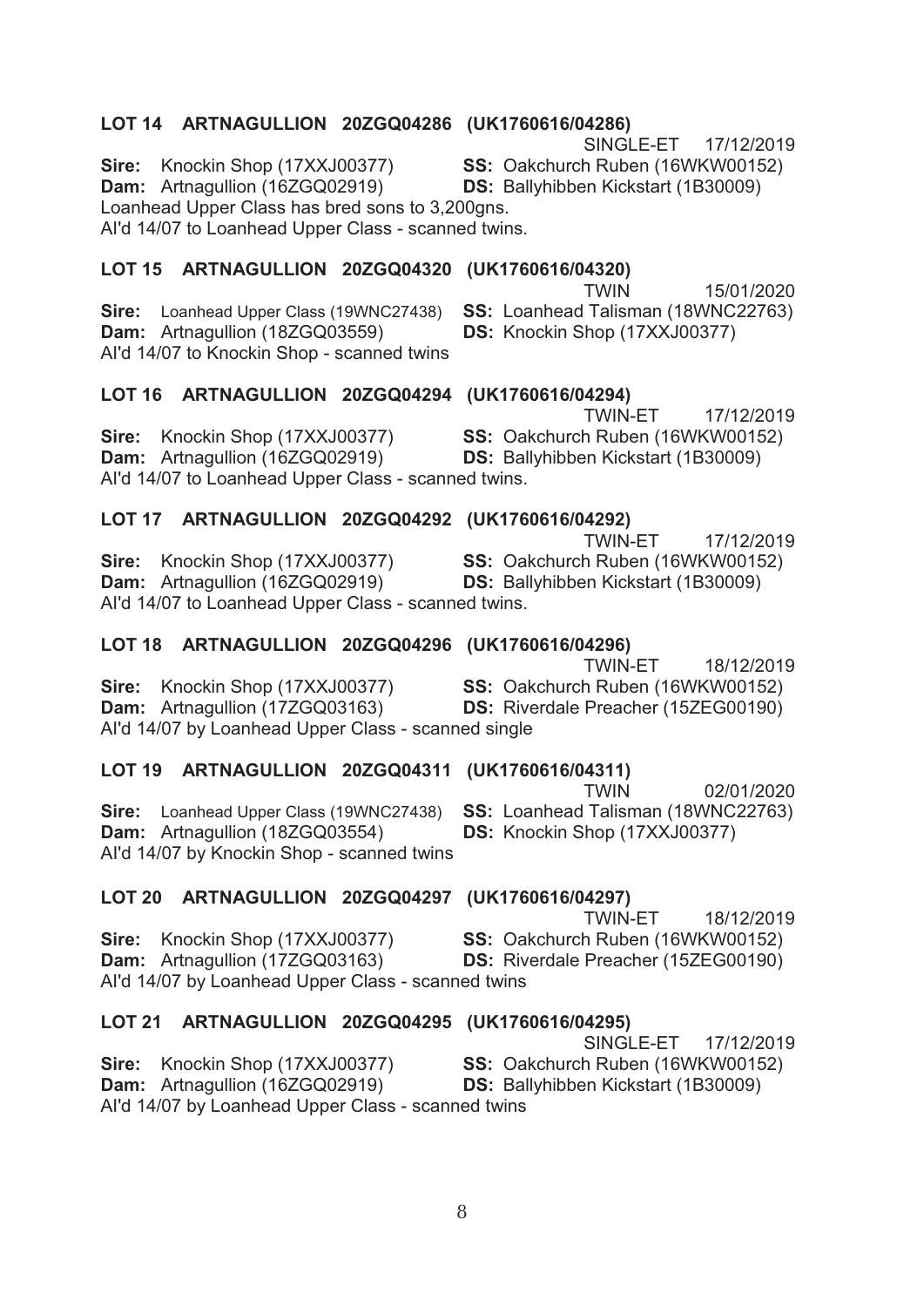### LOT 22 ARTNAGULLION 20ZGQ04321 (UK1760616/04321) **TWIN**

Sire: Loanhead Upper Class (19WNC27438) SS: Loanhead Talisman (18WNC22763) Dam: Artnagullion (18ZGQ03550) Al'd 14/07 by Knockin Shop - scanned single

### **MR ALISTAIR MOORE (HILLSIDE)**

LOT 23 HILLSIDE 20VBK00562 (UK0720939/00562) 01/01/2020 **ARR/ARR TRIPLET** Sire: Aldby Tyson (18FY00520) SS: Arbryn Philip (15WRF00321) Dam: Hillside (17VBK00167) DS: Kirkhouse Remo (16XNK01810)

Padrig Upper Class has grown into a mighty stock ram.

Al'd 10/07 to Padrig Upper Class - scanning details at sale.

### LOT 24 HILLSIDE 20VBK00463 (UK0720939/00463) **ARR/ARR**

SINGLE<sup></sup> 18/12/2019 Sire: Kirkhouse Remo (16XNK01810) SS: Kirkhouse Optimus (14XNK01301) **Dam: Tullvear (14QY01356) DS:** (13E230015) Sire Kirkhouse Remo has bred ram lambs up to 2,600gns and many stock rams. Al'd 10/07 to Padrig Upper Class - scanning details at sale.

### LOT 25 HILLSIDE 20VBK00566 (UK0720939/00566) **ARR/ARR**

**TWIN** 01/01/2020 Sire: Kirkhouse Remo (16XNK01810) SS: Kirkhouse Optimus (14XNK01301) Dam: Hillside (17VBK00179) DS: Wolston Magnum (12UA00243) His first 4 ram lambs averaged 1.700gns

### Al'd 10/07 to Padrig Upper Class - scanning details at sale.

### LOT 26 HILLSIDE 20VBK00484 (UK0720939/00484)

**ARR/ARR** 20/12/2019 **TWIN** Sire: Aldby Tyson (18FY00520) SS: Arbryn Philip (15WRF00321) Dam: Forth House (15WRL00972) **DS:** Kirkhouse Optimus (14XNK01301) Sire Alby Tyson was known for his size and length - ewe lambs have sold for 1,000gns. Al'd 10/07 to Padrig Upper Class - scanning details at sale.

### **MR IAN CRAIG (BALLYNOE HOUSE)**

All 5 Hoggets AI'd with Springhill O'Driscoll on 14/07 - this ram is a very correct sheep, leg in each corner, coupled with a superb skin and carcase. He has bred sons to 2,300gns. All on the Heptavac system.

### LOT 27 BALLYNOE HOUSE 20YCR00613 (UK1761108/00613)

**TWIN** 12/12/2019 Sire: Loanhead Upper Class (19WNC27438) SS: Loanhead Talisman (18WNC22763) DS: Knockin Shop (17XXJ00377)

Dam: Ballynoe House (18YCR00066)

A smart Upper Class daughter to start with, Upper Class has bred sons to 3,200gns. Scanned twins

18/01/2020

DS: Knockin Shop (17XXJ00377)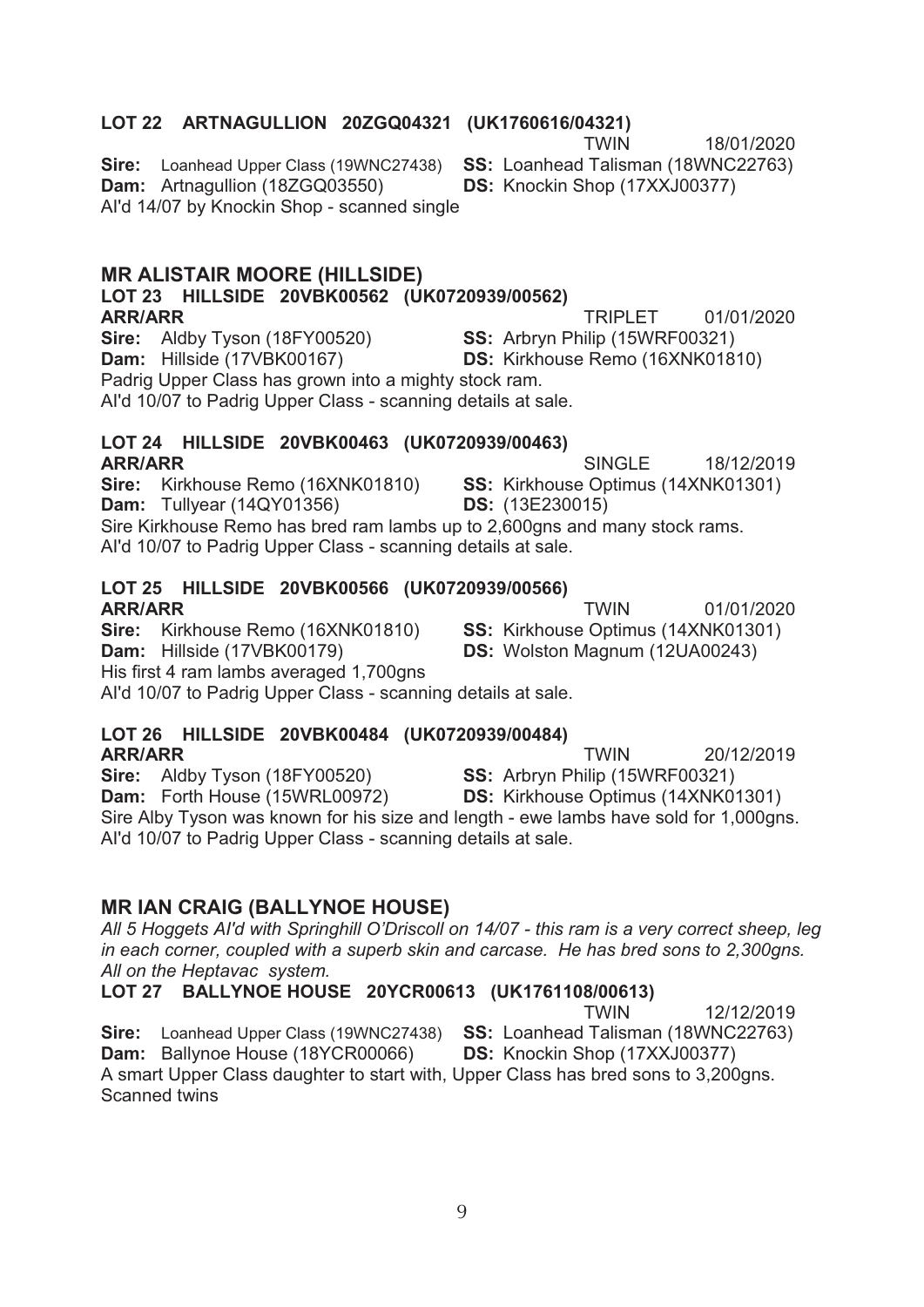### LOT 28 BALLYNOE HOUSE 20YCR00632 (UK1761108/00632)

**TWIN** 06/01/2020 Sire: Loanhead Upper Class (19WNC27438) SS: Loanhead Talisman (18WNC22763) Dam: Ballynoe House (17YCR00006) **DS: Springhill O'Driscoll (14WLK02099)** A super bodied hogget whose dam bred ewe lambs to 1.350gns and 1.250gns sold to Graham Foster and Jim Jeffrey at last year's female sale October 20. Scanned single

### LOT 29 BALLYNOE HOUSE 20YCR00600 (UK1761108/00600)

**TWIN** 13/12/2019 Sire: Loanhead Upper Class (19WNC27438) SS: Loanhead Talisman (18WNC22763) Dam: Ballynoe House (18YCR00077) DS: Knockin Shop (17XXJ00377) The dam of this ewe was bred by Knockin Shop, who had been purchased for 6,000qns at Worcester - great potential in this sheep. Scanned twins.

### LOT 30 BALLYNOE HOUSE 20YCR00588 (UK1761108/00588)

SINGLE<sup>1</sup> 12/12/2019 SS: Oakchurch Ruben (16WKW00152)

Sire: Knockin Shop (17XXJ00377) Dam: Ballynoe House (17YCR00009) Another great ewe with superb bloodlines. Scanned twins

### LOT 31 BALLYNOE HOUSE 20YCR00619 (UK1761108/00619)

SS: Oakchurch Ruben (16WKW00152) Sire: Knockin Shop (17XXJ00377) Dam: Arbryn (16WRF00400) **DS:** Shamrock Northern Star (13XRL00159) Dam was purchased from Arwyn Thomas, a real depth of breeding here, will grow into a super sheep. Scanned single

### **MRS SARAH RILEY (TULLYHUBBERT)**

A lovely group of February born shearling ewes, all by Castellau One in a Million, top price ram purchased at Worcester premier sale for 4,300gns. LOT 32 TULLYHUBBERT 20WLE00813 (UK1790590/00813)

**ARR/ARR TWIN** 16/02/2020 Sire: Castellau One In A Million (14TZ00793) SS: Castellau Lord of The Manor (11TZ00252) Dam: Tullyhubbert (17WLE00670) **DS:** Knockin Paparazzi (15XXJ00229) Ultravox is a powerful stylish ram with a great skin and gigot, purchased for 4,000gns. He is by Knockin Shockin, who was purchased at Worcester premier sale 2017 for the breed record price of 25,000qns.

Served 26/07 by Edstaston Ultravox - scanned single

#### LOT 33 TULLYHUBBERT 20WLE00811 (UK1790590/00811) **ARR/ARR TWIN**

Sire: Castellau One In A Million (14TZ00793) SS: Castellau Lord of The Manor (11TZ00252) Dam: Tullyhubbert (15WLE00531) DS: Logie Durno Laird (11ZNN02242) Dam of this Lot is the best breeding line in the flock, with many daughters retained. Served 26/07 by Edstaston Ultravox - scanned twins

#### LOT 34 TULLYHUBBERT 20WLE00819 (UK1790590/00819) **ARR/ARR TWIN**

17/02/2020 Sire: Castellau One In A Million (14TZ00793) SS: Castellau Lord of The Manor (11TZ00252) Dam: Tullyhubbert (13WLE00314) DS: Logie Durno Lucky Strike (11ZNN02314) Served 26/07 by Edstaston Ultravox - scanned single

**TRIPLET** 10/12/2019

15/02/2020

DS: Hollylodge President (15XWZ00249)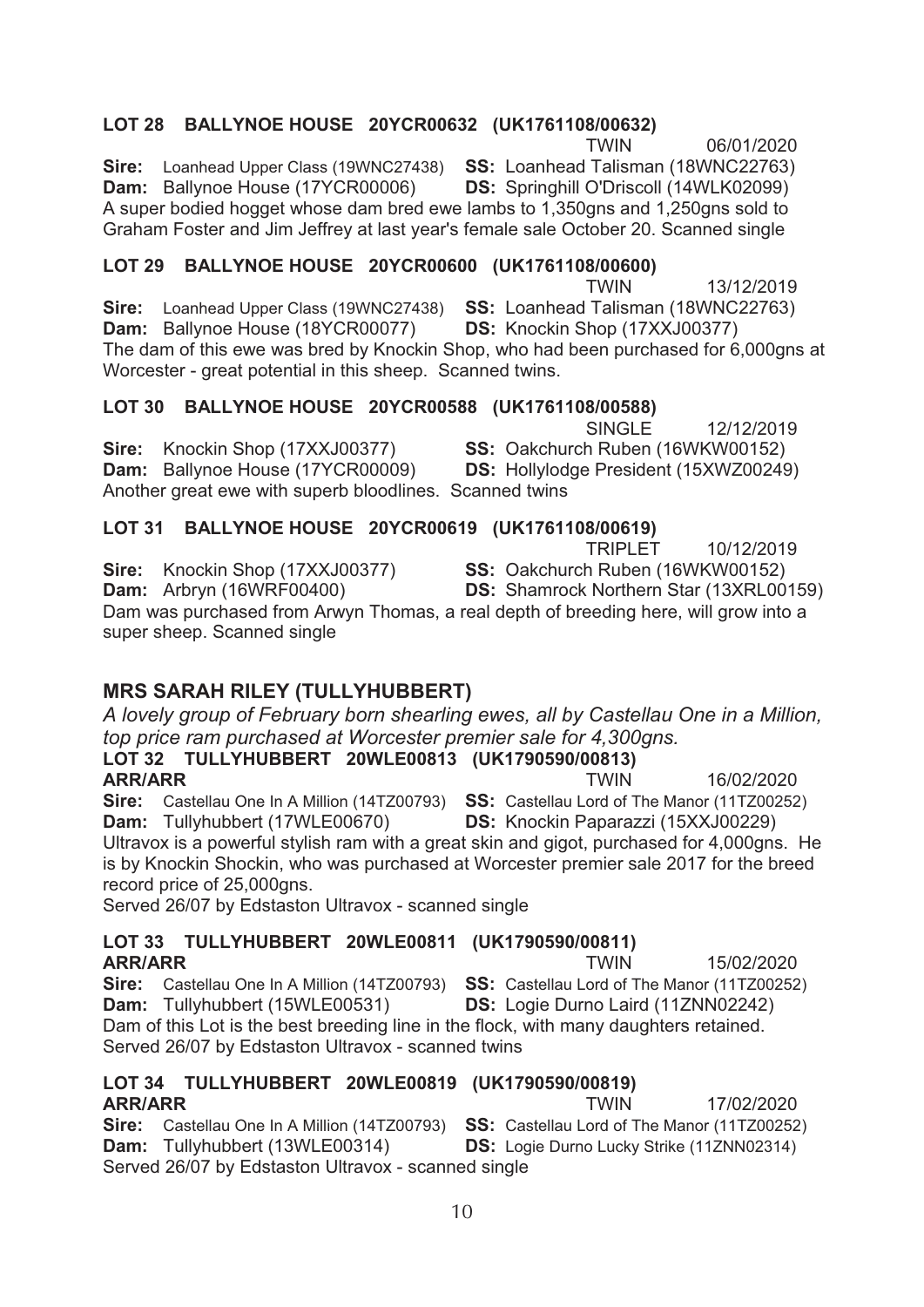#### LOT 35 TULLYHUBBERT 20WLE00812 (UK1790590/00812) **ARR/ARR TWIN**

Sire: Castellau One In A Million (14TZ00793) SS: Castellau Lord of The Manor (11TZ00252) Dam: Tullyhubbert (15WLE00531) DS: Logie Durno Laird (11ZNN02242) Served 26/07 by Edstaston Ultravox - scanned twins

LOT 36 TULLYHUBBERT 20WLE00821 (UK1790590/00821) **ARR/ARR TWIN** 18/02/2020 Sire: Castellau One In A Million (14TZ00793) SS: Castellau Lord of The Manor (11TZ00252) Dam: Tullyhubbert (17WLE00671) **DS:** Knockin Paparazzi (15XXJ00229)

Served 12/08 by Edstaston Ultravox - scanned single

# Shearling Ewe  $-2<sup>nd</sup>$  run

### **MR & MRS D MAWHINNEY (ROCKVILLA)**

All ran with Tullyear Uncle Drew since 05/07 - scanning results on sale day. LOT 37 ROCKVILLA 20VV03431 (UK1790720/03431) **ARR/ARR TWIN** 21/01/2020 Artnagullion Trojan (18ZGQ03561) SS: Knockin Shop (17XXJ00377) Sire: Dam: Rockvilla (17VV02578) DS: Arbryn Panther (15WRF00359) LOT 38 ROCKVILLA 20VV03435 (UK1790720/03435) **ARR/ARR TWIN** 24/01/2020 Sire: Artnagullion Trojan (18ZGQ03561) SS: Knockin Shop (17XXJ00377) Dam: Rockvilla (17VV02526) DS: Carriganeela (14H714007)

### LOT 39 ROCKVILLA 20VV03446 (UK1790720/03446)

**TWIN ARR/ARQ** 25/01/2020 Sire: Artnagullion Trojan (18ZGQ03561) SS: Knockin Shop (17XXJ00377) Dam: Rockvilla (14VV01559) DS: Lisfuncheon Munster Man (12A5412001)

### LOT 40 ROCKVILLA 20VV03447 (UK1790720/03447) **ARR/ARR**

Sire: Artnagullion Trojan (18ZGQ03561) Dam: Rockvilla (15VV01655)

#### **TRIPLET** 26/01/2020 SS: Knockin Shop (17XXJ00377) DS: Arjane Jumanji (0ZRF9038)

### LOT 41 ROCKVILLA 20VV03449 (UK1790720/03449) **ARR/ARR**

Sire: Artnagullion Trojan (18ZGQ03561) Dam: Rockvilla (15VV01745)

- **TRIPLET** 26/01/2020 SS: Knockin Shop (17XXJ00377)
- **DS:** Logie Durno Lotus (11ZNN02253)

### LOT 42 ROCKVILLA 20VV03456 (UK1790720/03456) **ARR/ARR**

Sire: Artnagullion Trojan (18ZGQ03561) Dam: Riverdale (16ZEG00235) Has reared a lamb this year.

- SINGLE<sup>1</sup> 30/01/2020 SS: Knockin Shop (17XXJ00377)
- **DS:** Logie Durno Nobleman (13ZNN07260)

15/02/2020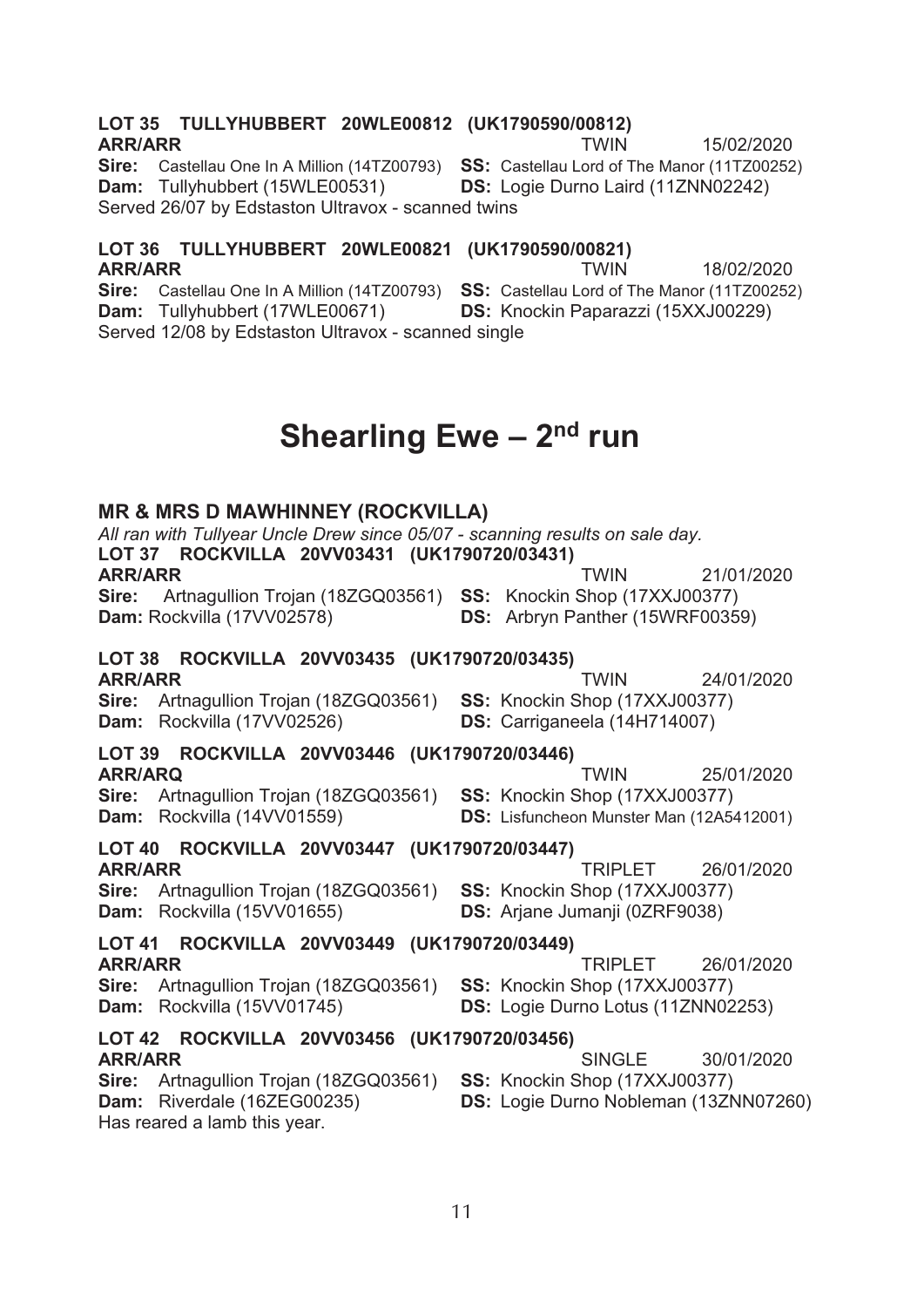| LOT 43 ROCKVILLA 20VV03458 (UK1790720/03458)<br><b>ARR/ARR</b><br>Artnagullion Trojan (18ZGQ03561)<br>Sire:<br>Dam: Rockvilla (17VV02401)        | 30/01/2020<br>TWIN<br>SS: Knockin Shop (17XXJ00377)<br>DS: Wernfawr Rex (16XEV00937)               |
|--------------------------------------------------------------------------------------------------------------------------------------------------|----------------------------------------------------------------------------------------------------|
| LOT 44 ROCKVILLA 20VV03463 (UK1790720/03463)<br><b>ARR/ARR</b><br><b>Sire:</b> Artnagullion Trojan (18ZGQ03561)<br>Dam: Rockvilla (17VV02540)    | 31/01/2020<br><b>TWIN</b><br>SS: Knockin Shop (17XXJ00377)<br><b>DS:</b> Wernfawr Rex (16XEV00937) |
| LOT 45 ROCKVILLA 20VV03468 (UK1790720/03468)<br><b>ARR/ARR</b><br>Artnagullion Trojan (18ZGQ03561)<br>Sire:<br>Dam: Rockvilla (15VV01713)        | TRIPLET 31/01/2020<br>SS: Knockin Shop (17XXJ00377)<br>DS: Ffrwd Oscar (14YET00359)                |
| LOT 46 ROCKVILLA 20VV03470 (UK1790720/03470)<br><b>ARR/ARR</b><br><b>Sire:</b> Artnagullion Trojan (18ZGQ03561)<br>Rockvilla (17VV02622)<br>Dam: | 06/02/2020<br>TWIN<br><b>SS:</b> Knockin Shop (17XXJ00377)<br>DS: Arbryn Panther (15WRF00359)      |

### **Ewe Lambs**

### **MESSRS G & J BOOTH (BEECHVIEW)**

All December and January born lambs shorn in May.

LOT 47 BEECHVIEW 21PQ00488 (UK1740399/00488)

**TWIN** 12/12/2020 Sire: Wernfawr Vinnie (20XEV01627) SS: Bronwydd Tomahawk (18WAJ00593) **Dam:** Gwyndy (19XPR07220) DS: Gwyndy Telstar (18XPR06424) Dam purchased from Gwyndy flock. Sired by 3,200gns Wernfawr Vinnie

### LOT 48 BEECHVIEW 21PQ00491 (UK1740399/00491)

**TRIPLET** 13/12/2020 Sire: Wernfawr Vinnie (20XEV01627) SS: Bronwydd Tomahawk (18WAJ00593) **Dam:** Gwyndy (19XPR07209) DS: Padest Sir Lancelot (17XRH02140) Dam purchased from Gwyndy flock. Sired by 3,200gns Wernfawr Vinnie.

# LOT 49 BEECHVIEW 21PQ00493 (UK1740399/00493)

|                                              | TWIN                                      | 01/01/2021 |
|----------------------------------------------|-------------------------------------------|------------|
| <b>Sire:</b> Riverdale Victor (20ZEG00366)   | <b>SS: Edstaston Ultravox (19TG00886)</b> |            |
| <b>Dam:</b> Beechview (19PQ00455)            | <b>DS:</b> Hollylodge Titan (18XWZ00449)  |            |
| First female by Riverdale Victor to be sold. |                                           |            |

### LOT 50 BEECHVIEW 21PQ00494 (UK1740399/00494)

|                                            | 02/01/2021<br>SINGLE                      |
|--------------------------------------------|-------------------------------------------|
| <b>Sire:</b> Riverdale Victor (20ZEG00366) | <b>SS:</b> Edstaston Ultravox (19TG00886) |
| <b>Dam:</b> Beechview (19PQ00456)          | <b>DS:</b> Hollylodge Titan (18XWZ00449)  |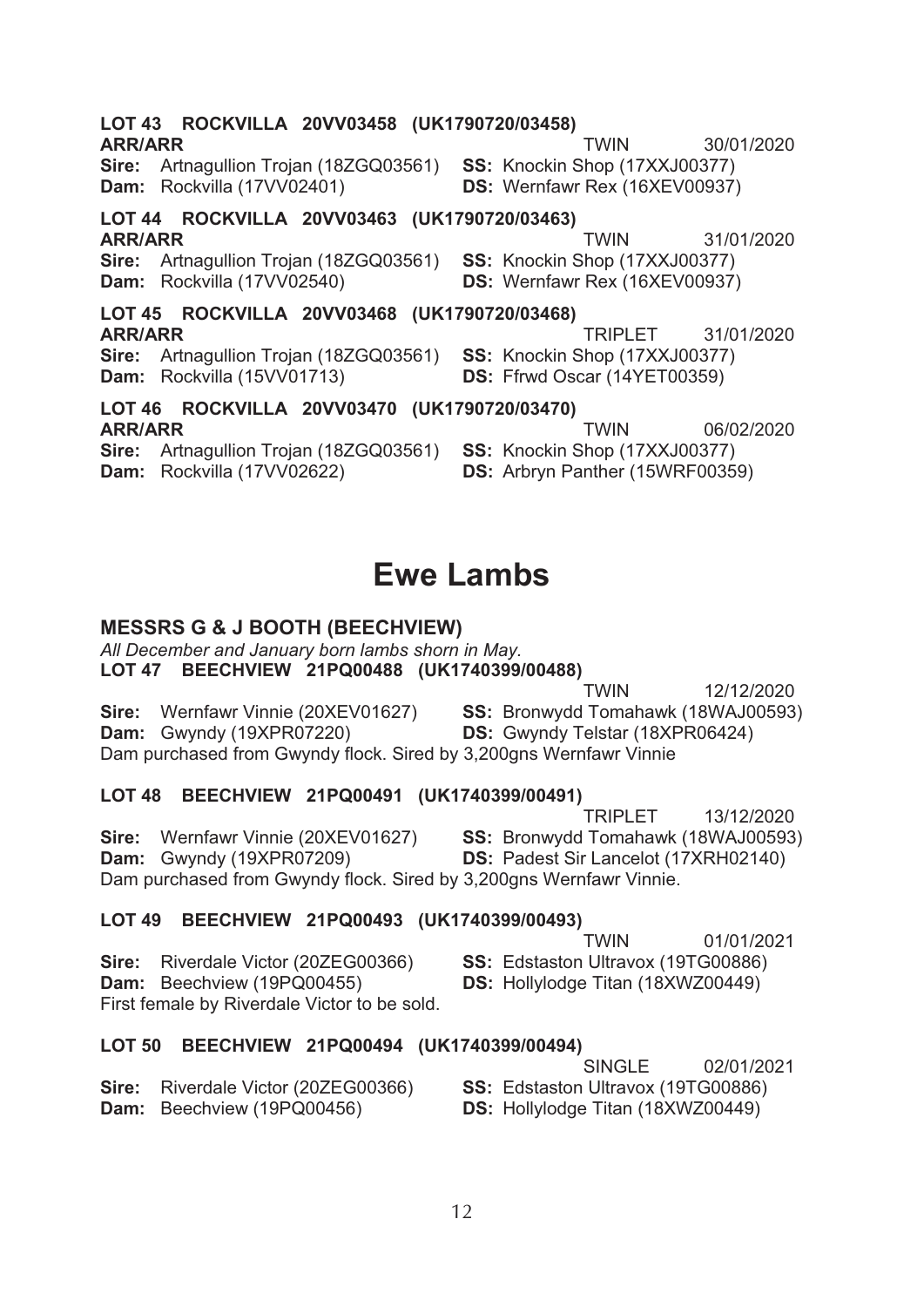### LOT 51 BEECHVIEW 21PQ00496 (UK1740399/00496)

**TWIN** 03/01/2021 Sire: Riverdale Victor (20ZEG00366) SS: Edstaston Ultravox (19TG00886) Dam: Beechview (19PQ00457) DS: Hollylodge Titan (18XWZ00449) Twin to ram lamb sold to Thackwood flock at July Premier sale.

### LOT 52 BEECHVIEW 21PQ00498 (UK1740399/00498)

**TWIN** 03/01/2021 Sire: Riverdale Victor (20ZEG00366) SS: Edstaston Ultravox (19TG00886) Dam: Beechview (18PQ00446) DS: Hollylodge (16XWZ00312)

### LOT 53 BEECHVIEW 21PQ00504 (UK1740399/00504)

SINGLE 01/04/2021 Sire: Riverdale Victor (20ZEG00366) SS: Edstaston Ultravox (19TG00886) Dam: Beechview (19PQ00458) DS: Hollylodge Titan (18XWZ00449) A smart April born lamb out of a massive ewe, not shorn

### **MESSRS J & D ANDERSON (BALLYHUNSLEY)**

All lambs have been shorn in June and are probably the best batch of lambs to date. LOT 54 BALLYHUNSLEY 21XSR01154 (UK1703117/01154)

**TWIN-ET** 11/12/2020 Sire: Rhaeadr Undercover (19XXK02025) SS: Ballyhibben Soft Touch (17B317020) Dam: Springhill (15WLK02366) DS: Springhill Matchmaker (12WLK01051) A lamb that has always stood out - a smart correct lamb.

### LOT 55 BALLYHUNSLEY 21XSR01150 (UK1703117/01150)

**TWIN-ET** 11/12/2020 Sire: Rhaeadr Undercover (19XXK02025) SS: Ballyhibben Soft Touch (17B317020) Dam: Springhill (16WLK02774) DS: Springhill O'Driscoll (14WLK02099) An ET lamb to the best breeding ewe in the flock. Females out of this ewe have sold to £1,000

### LOT 56 BALLYHUNSLEY 21XSR01186 (UK1703117/01186)

Sire: Rhaeadr Undercover (19XXK02025) SS: Ballyhibben Soft Touch (17B317020) Dam: Loanhead (17WNC18320) DS: Logie Durno Regal (16ZNN15346) The voungest lamb in the pen - out of a great Loanhead ewe.

### LOT 57 BALLYHUNSLEY 21XSR01170 (UK1703117/01170)

**TRIPLET** 09/01/2021 Sire: Rhaeadr Undercover (19XXK02025) SS: Ballyhibben Soft Touch (17B317020) Dam: Springhill (18WLK03904) **DS:** Ballynoe House Playboy (15YCR00799) Triplet lamb with a great skin

### LOT 58 BALLYHUNSLEY 21XSR01160 (UK1703117/01160)

**SINGLE** 07/01/2021 SS: Wraycastle Dai Hard (0DW3198)

Sire: Glyn Coch Google (0XCA6041) **DS:** Ballynoe House Playboy (15YCR00799)

Dam: Springhill (18WLK03935) A Glyncoch Google lamb, out of a great Springhill ewe - something a bit different

**TWIN** 02/02/2021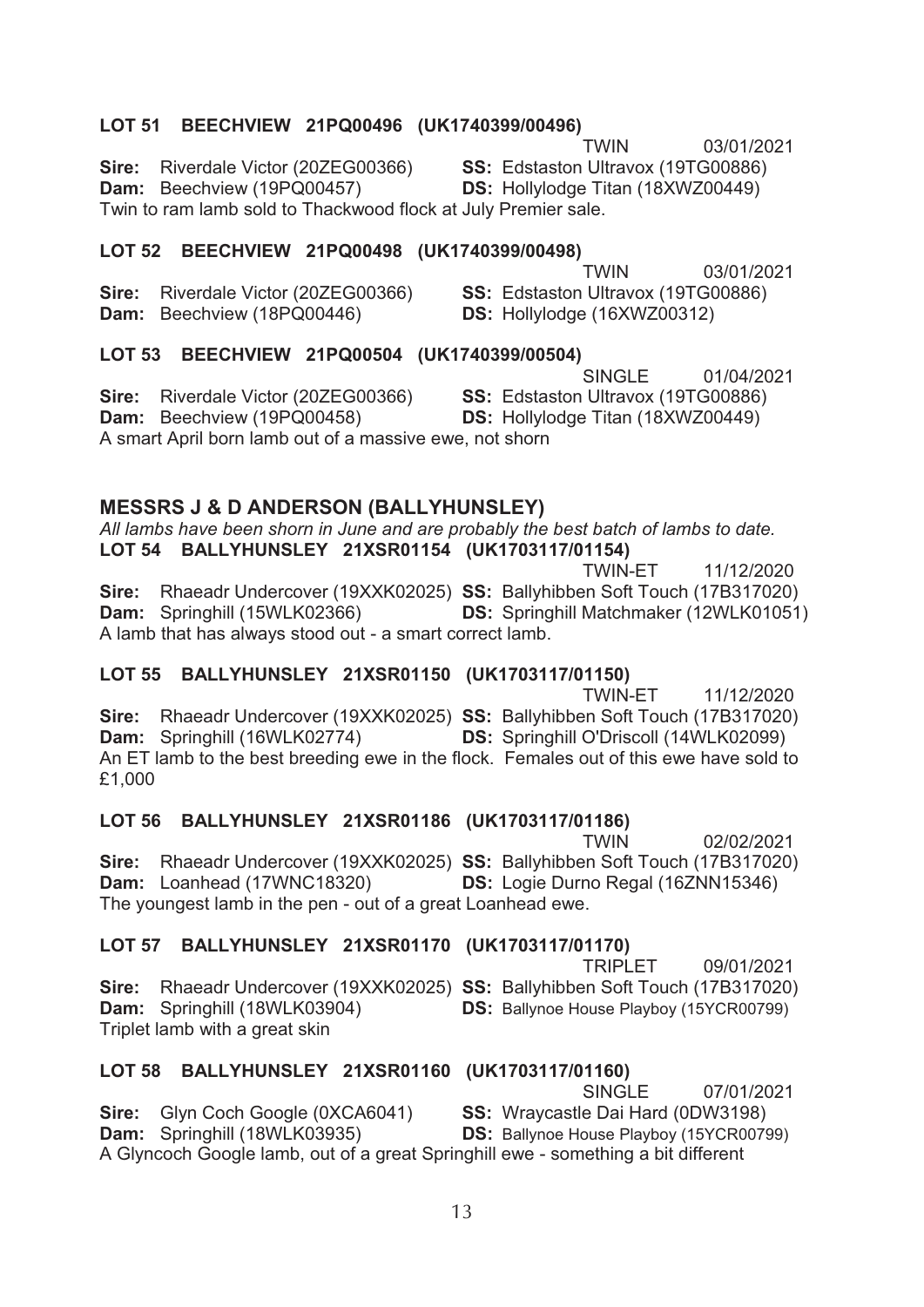# LOT 59 BALLYHUNSLEY 21XSR01166 (UK1703117/01166)

**TWIN** 08/01/2021 Sire: Ballynoe House Playboy (15YCR00799) SS: Gogwell King of Trumps (1NF0022) **Dam:** Logie Durno (18ZNN22857) **DS:**<br>Big strong Playboy daughter Hollylodge Supreme (17XWZ00370) Big strong Playboy daughter.

### LOT 60 BALLYHUNSLEY 21XSR01168 (UK1703117/01168)<br>TRIPL **TRIPLET**

Sire: Rhaeadr Undercover (19XXK02025) SS: Ballyhibben Soft Touch (17B317020) **Dam:** Springhill (18WLK03904) **DS:** Ballynoe Smart ewe lamb by Rhaeadr Undercover

# LOT 61 BALLYHUNSLEY 21XSR01167 (UK1703117/01167)<br>TWIN

**TWIN** 08/01/2021 Sire: Ballynoe House Playboy (15YCR00799) SS: Gogwell King of Trumps (1NF0022) **Dam:** Logie Durno (18ZNN22857) **DS:**<br>A Playboy daughter with plenty of nower Hollylodge Supreme (17XWZ00370) A Playboy daughter with plenty of power.

# **MR IAN CRAIG (BALLYNOE HOUSE)**<br>*I am very pleased to offer this batch of ewe I*

*I am very pleased to offer this batch of ewe lambs for sale. They are full of potential and I am confident that they will do well for their new owners. All are on Heptavac P System.*   **/! !!**

11/12/2020 Sire: Loanhead Upper Class (19WNC27438) SS: Loanhead Talisman (18WNC22763) **Dam:** Ballynoe House (18YCR00065) **DS:** Knockin<br>Super ewe lamb to start by the consistent breeding Loanbe Shop (17XXJ00377) Super ewe lamb to start by the consistent breeding Loanhead Upper Class who was purchased for 3,500gns.

#### **/ !** ARR/ARR **TWIN**

10/12/2020 Sire: Loanhead Upper Class (19WNC27438) SS: Loanhead Talisman (18WNC22763) **Dam:** Ballynoe House (19YCR001<br>Another Unner Class daughter with 63) **DS:** Knockin Shop (17XXJ00377) Another Upper Class daughter with great skin and shape.

# **LOT 64 BALLYNOE HOUSE 21YCR00648 (UK1761108/00648)**<br>SINGLE

 $SINGL$   $F$ 07/12/2020

**SS:** Shamrock Northern Star (13XRL00159)

8YCR00080) **DS:** Knockin Shop (17XXJ00377)

**Dam:** Ballynoe House (1<br>A very flashy ewe lamb ac A very flashy ewe lamb again with super skin and depth of gigot.

# LOT 65 BALLYNOE HOUSE 21YCR00668 (UK1761108/00668)

**TWIN** 10/12/2020

**SS:** Shamrock Northern Star (13XRL00159)

Sire: Ballynoe House (16YCR00931 **Dam:** Ballynoe House (18YCR00078) **DS:** Knockin<br>A smart lamb with great skin A smart lamb with great skin.

Sire: Ballynoe House (16YCR00931

Shop (17XXJ00377)

SINGLE-FT

House Playboy (15YCR00799)

09/01/2021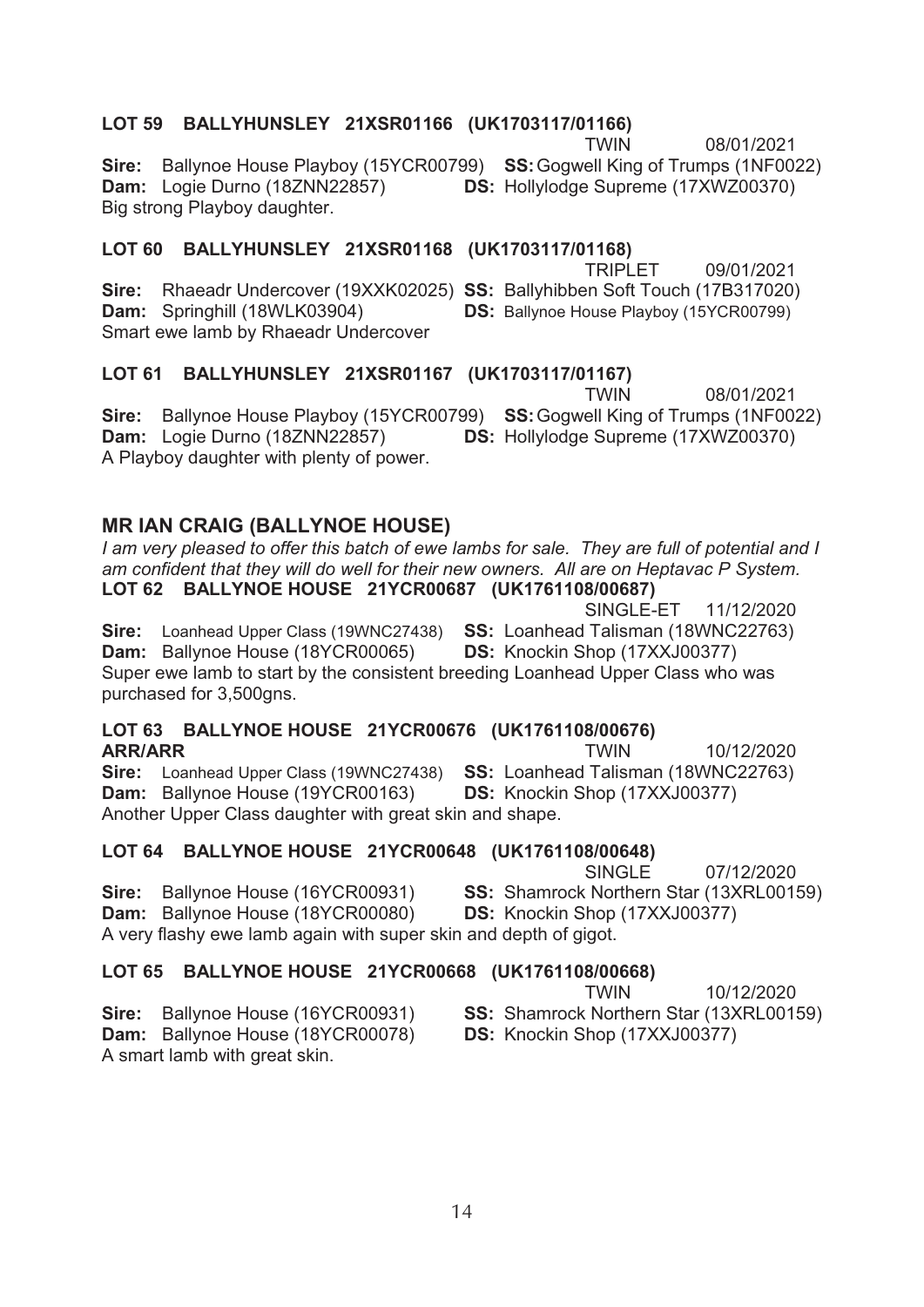### LOT 66 BALLYNOE HOUSE 21YCR00710 (UK1761108/00710)

SINGLE 06/01/2021

Sire: Loanhead Upper Class (19WNC27438) SS: Loanhead Talisman (18WNC22763) Dam: Ballynoe House (16YCR00982) DS: Tawelfa Prizefighter (15WBX00365) Dam bred ewe lamb sold to William McAllister for 1,000gns at last year's female sale in October.

### LOT 67 BALLYNOE HOUSE 21YCR00669 (UK1761108/00669)

**TWIN** 10/12/2020 Sire: Loanhead Upper Class (19WNC27438) SS: Loanhead Talisman (18WNC22763) Dam: Ballynoe House (18YCR00077) DS: Knockin Shop (17XXJ00377) A great headed lamb with plenty of power, super skin and will make a strong gimmer.

### LOT 68 BALLYNOE HOUSE 21YCR00711 (UK1761108/00711)

SINGLE 06/01/2021 Sire: Loanhead Upper Class (19WNC27438) SS: Loanhead Talisman (18WNC22763) Dam: Ballynoe House (18YCR00109) DS: Knockin Shop (17XXJ00377) January born lamb, great handling lamb and will grow into a lovely sheep.

### LOT 69 BALLYNOE HOUSE 21YCR00655 (UK1761108/00655)

**ARR/ARR** Sire: Loanhead Upper Class (19WNC27438) SS: Loanhead Talisman (18WNC22763) Dam: Ballynoe House (18YCR00066) Strong ewe lamb full of character.

### **MR JONATHAN AIKEN (CARNEW)**

### LOT 70 CARNEW 21ZXJ01138 (UK1780412/01138)

TWIN-FT 12/12/2020 Sire: Oakchurch Unbeatable (19WKW00712) SS: Oakchurch Tyson (18WKW00489) **Dam:** Carnew (16ZXJ00752) DS: Oakchurch Ozil (14WKW00055)

### LOT 71 CARNEW 21ZXJ01165 (UK1780412/01165)

SINGLE 31/01/2021 Sire: Oakchurch Unbeatable (19WKW00712) SS: Oakchurch Tyson (18WKW00489) **Dam:** Carnew (19ZXJ00968) DS: Wernfawr Prospect (15XEV00881)

### LOT 72 CARNEW 21ZXJ01161 (UK1780412/01161)

**ARR/ARR TWIN** 19/01/2021 Sire: Oakchurch Unbeatable (19WKW00712) SS: Oakchurch Tyson (18WKW00489) **Dam:** Carnew (15ZXJ00624) DS: Rhaeadr Norman (13XXK00884)

### LOT 73 CARNEW 21ZXJ01142 (UK1780412/01142)

**TWIN** 14/12/2020 Sire: Oakchurch Unbeatable (19WKW00712) SS: Oakchurch Tyson (18WKW00489) **Dam:** Carnew (19ZXJ00972) DS: Hollylodge Touchdown (18XWZ00437)

### LOT 74 CARNEW 21ZXJ01132 (UK1780412/01132) **ARR/ARR**

TRIPI FT 11/12/2020 Sire: Oakchurch Unbeatable (19WKW00712) SS: Oakchurch Tyson (18WKW00489) **Dam:** Carnew (17ZXJ00818) **DS: Wernfawr Prospect (15XEV00881)** 

**SINGLE** 08/12/2020

**DS:** Knockin Shop (17XXJ00377)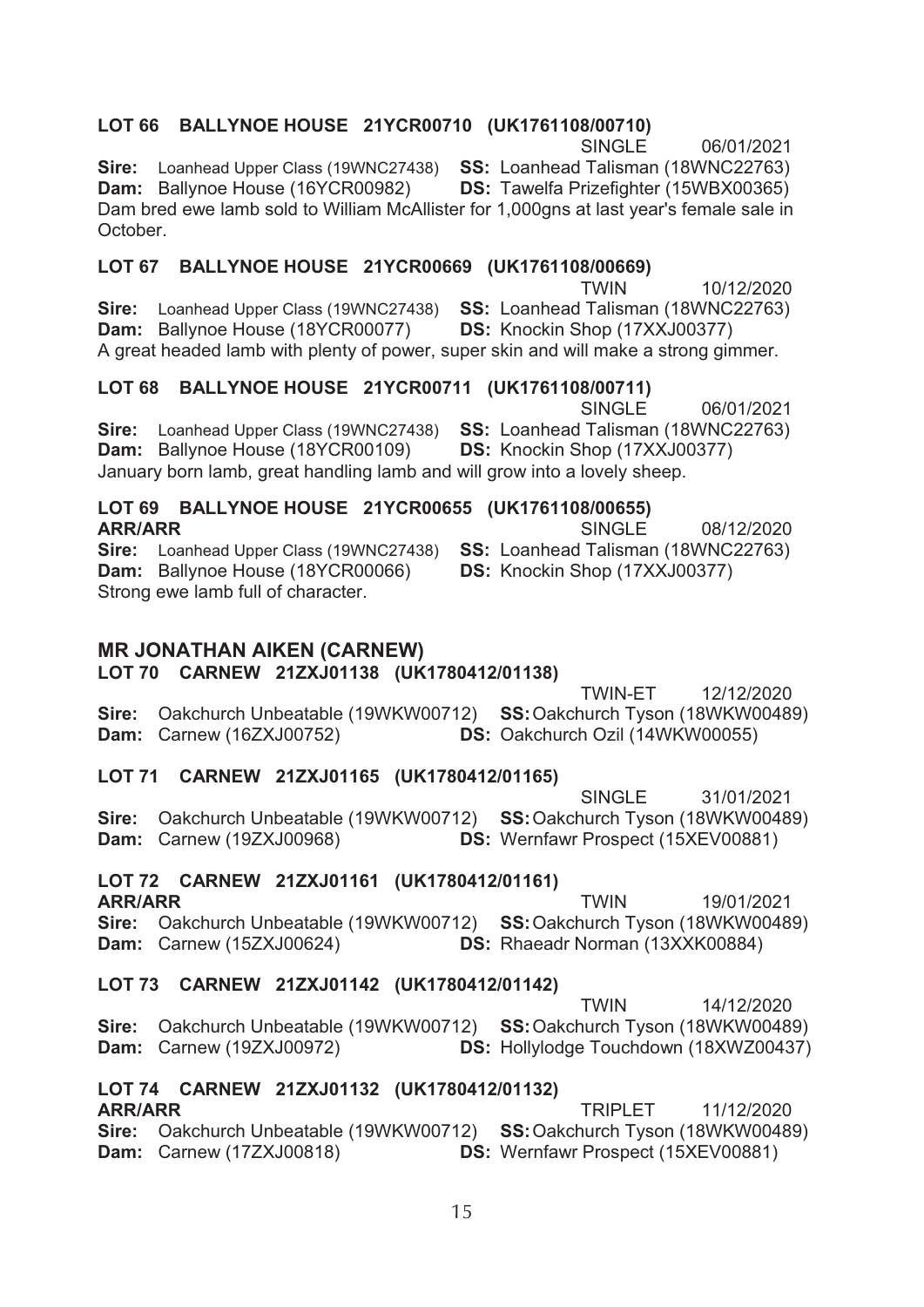| LOT 75 CARNEW 21ZXJ01139 (UK1780412/01139)<br><b>ARR/ARR</b><br><b>TWIN-FT</b><br>12/12/2020<br>Oakchurch Unbeatable (19WKW00712)<br>SS: Oakchurch Tyson (18WKW00489)<br>Sire:<br>DS: Oakchurch Ozil (14WKW00055)<br>Carnew (16ZXJ00752)<br>Dam: |
|--------------------------------------------------------------------------------------------------------------------------------------------------------------------------------------------------------------------------------------------------|
| <b>MR &amp; MRS A &amp; P MCLAREN (CROSSOWEN)</b><br>LOT 76 CROSSOWEN 21WTU00422 (UK1740803/00422)<br><b>TRIPLET</b><br>07/12/2020                                                                                                               |
| Springhill Vegas (20WLK05049)<br>SS: Logie Durno Untouchable (19ZNN27313)<br>Sire:<br>Crossowen (18WTU00163)<br>DS: Logie Durno Rob Roy (16ZNN15315)<br>Dam:                                                                                     |
| LOT 77<br>CROSSOWEN 21WTU00442 (UK1740803/00442)<br><b>SINGLE</b><br>09/12/2020                                                                                                                                                                  |
| Rhaeadr Undercover (19XXK02025) SS: Ballyhibben Soft Touch (17B317020)<br>Sire:<br>Crossowen (18WTU00174)<br>DS: Tawelfa Knockout (1WBX0003)<br>Dam:                                                                                             |
| LOT 78 CROSSOWEN 21WTU00433 (UK1740803/00433)<br><b>TWIN</b><br>13/12/2020                                                                                                                                                                       |
| Sire:<br>Springhill Vegas (20WLK05049)<br>SS: Logie Durno Untouchable (19ZNN27313)<br>Crossowen (18WTU00177)<br>DS: Logie Durno Rob Roy (16ZNN15315)<br>Dam:                                                                                     |
| LOT 79 CROSSOWEN 21WTU00436 (UK1740803/00436)                                                                                                                                                                                                    |
| <b>TWIN</b><br>07/12/2020<br>Rhaeadr Undercover (19XXK02025) SS: Ballyhibben Soft Touch (17B317020)<br>Sire:<br>Crossowen (19WTU00243)<br>DS: Springhill Six Pack (17WLK03184)<br>Dam:                                                           |
| LOT 80 CROSSOWEN 21WTU00440 (UK1740803/00440)<br><b>SINGLE</b><br>25/12/2020                                                                                                                                                                     |
| Sire:<br>Springhill Vegas (20WLK05049)<br>SS: Logie Durno Untouchable (19ZNN27313)<br>DS: Springhill Six Pack (17WLK03184)<br>Crossowen (19WTU00242)<br>Dam:                                                                                     |
| <b>MR GRAHAM FOSTER (SPRINGHILL)</b><br>10 Super ET ewe lambs this year from Springhill! These are off our best breeding ewes<br>and are one of the best pens of females offered for sale from Springhill. Photos will be on                     |

*Facebook before the sale.* 

 $\text{LOT 81}$  SPRINGHILL 21WLK05712 (UK1700758/05712) ARR/ARR
TWIN-ET

15/12/2020

Sire: Springhill Vodka (20WLK05025) SS: Logie Durno Untouchable (19ZNN27313)<br>Dam: Springhill (15WLK02345) DS: (12A1712034) **Dam:** Springhill (15WLK02345)

What a ewe lamb to start, always one of the favourites! Dam is a daughter of the Lisfuncheon ewe and consistently produces quality sheep. She bred Springhill Viper sold Dungannon 2021 for 2,200gns. This lamb will make any show team next year, lovely head, super skin and a great body! ET Brother Springhill Wanted Man sold Worcester 2021, 1.200gns, ET sisters sold to 1.500gns at Springtime Sparklers to the Boyo flock.

### **LOT 82 SPRINGHILL 21WLK05731 (UK1700758/05731)** ARR/ARQ SINGLE-ET

10/12/2020

Sire: Springhill Vodka (20WLK05025) SS: Logie Durno Untouchable (19ZNN27313)

**Dam:** Springhill (15WLK02345) **DS:** (12A1712034)

ET sister to previous lot. Another super ewe lamb with super skin and body!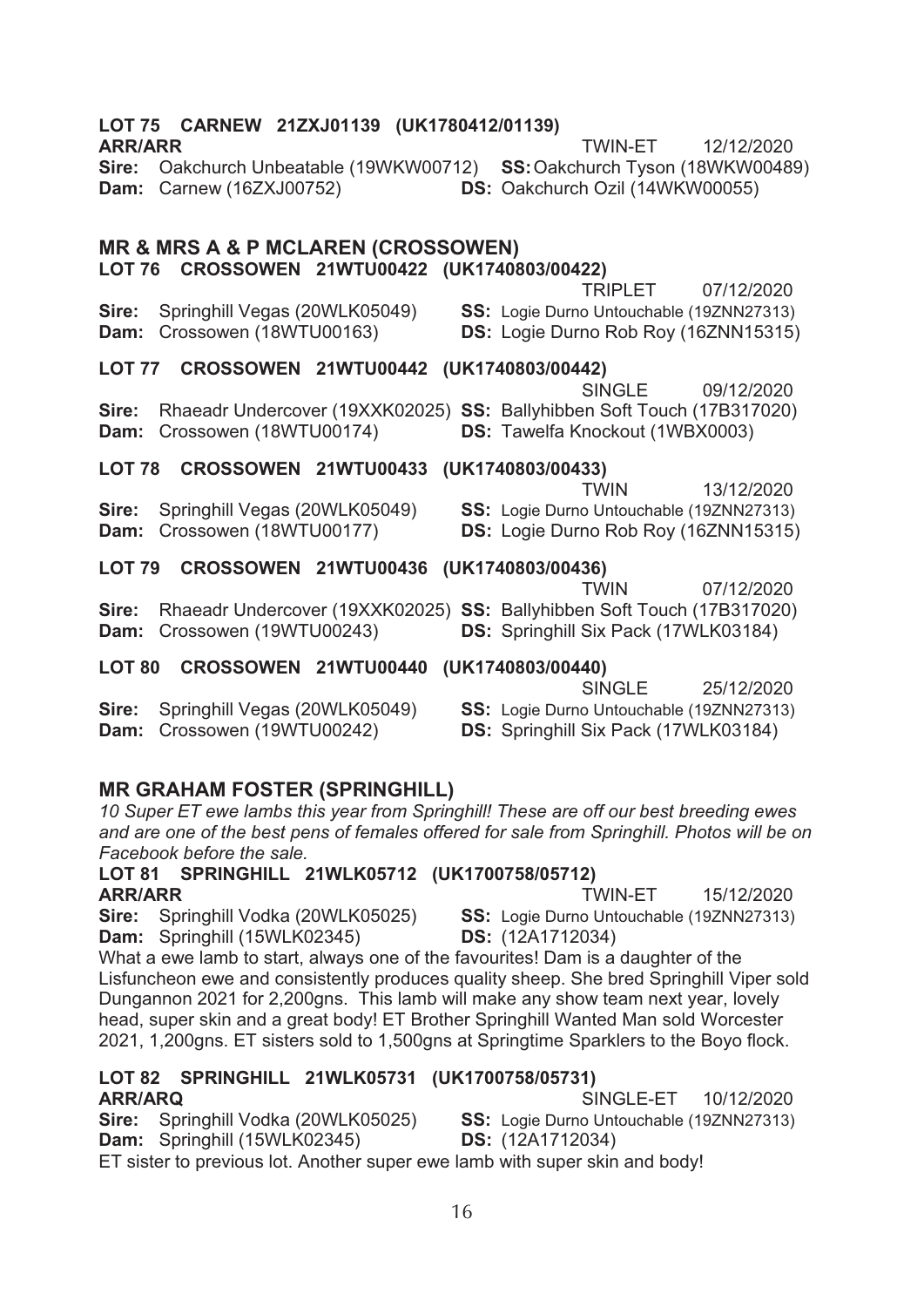### LOT 83 SPRINGHILL 21WLK05727 (UK1700758/05727) **ARR/ARR**

Sire: Springhill Vodka (20WLK05025)

SINGLE-FT 11/12/2020

SS: Logie Durno Untouchable (19ZNN27313)

Dam: Springhill (19WLK04429) DS: Robleston Superman (17WGN03209) Big upstanding ewe lamb with plenty of width. Dam of this ewe lamb is another daughter of our Lisfuncheon ewe which flushes exceptionally well.

### LOT 84 SPRINGHILL 21WLK05721 (UK1700758/05721)

**ARR/ARR** SINGLE-ET 12/12/2020 Sire: Springhill Vodka (20WLK05025) SS: Logie Durno Untouchable (19ZNN27313) Dam: Springhill (19WLK04429) ET sister to previous lot. This lamb handles really well!

#### LOT 85 SPRINGHILL 21WLK05688 (UK1700758/05688) **ARR/ARR** SINGLE-ET

Sire: Springhill Vodka (20WLK05025) SS: Logie Durno Untouchable (19ZNN27313) **Dam: Bovo (18XHE00368)** DS: Bachymbyd Logan (11YMH00483) Smart ewe lamb off a Boyo ewe purchased privately from Dave Roberts. She has bred exceptionally well in her first year being flushed. ET sisters to this lamb sold for 1,100gns at Springtime Sparklers 2021. Two ET brothers sold Dungannon premier 2021, 1,350gns and 1,100gns. This ewe lamb will make a show gimmer!

### LOT 86 SPRINGHILL 21WLK05683 (UK1700758/05683) **ARR/ARQ**

SINGLE-ET 09/12/2020 Sire: Springhill Vodka (20WLK05025) SS: Logie Durno Untouchable (19ZNN27313) Dam: Boyo (18XHE00368) **DS:** Bachymbyd Logan (11YMH00483) ET sister to previous lot. Another classy ewe lamb with super skin and body.

### LOT 87 SPRINGHILL 21WLK05690 (UK1700758/05690) **ARR/ARR**

SINGLE-ET 10/12/2020 Sire: Rhaeadr Undercover (19XXK02025) SS: Ballyhibben Soft Touch (17B317020) Dam: Springhill (15WLK02366) DS: Springhill Matchmaker (12WLK01051) Massive ewe lamb sired by Rhaeadr Undercover. This lamb always stands out in the field! Dam is one of the biggest ewes in the flock.

### LOT 88 SPRINGHILL 21WLK05680 (UK1700758/05680) **ARR/ARR**

SINGLE-FT 12/12/2020 Sire: Logie Durno Untouchable (19ZNN27313) SS: Loanhead Talisman (18WNC22763) DS: Robleston Superman (17WGN03209) Dam: Springhill (18WLK03927) Another big stretchy ewe lamb full of breeding. Dam was Reserve Overall Champion Balmoral 2019 and a full ET sister to Springhill Tina Turner, Champion of Champions RUAS 2019. Sire Logie Durno Untouchable, Worcester Champion 2019.

### LOT 89 SPRINGHILL 21WLK05697 (UK1700758/05697) **ARR/ARR**

TWIN-FT 11/12/2020 Sire: Springhill Vodka (20WLK05025) SS: Logie Durno Untouchable (19ZNN27313) Dam: Springhill (15WLK02345) **DS:** (12A1712034) Best handling lamb in the pen. Full of meat! ET sister to first lamb in the pen Lot 81. Consistent breeding line always producing good numbers on flush day!

11/12/2020

**DS:** Robleston Superman (17WGN03209)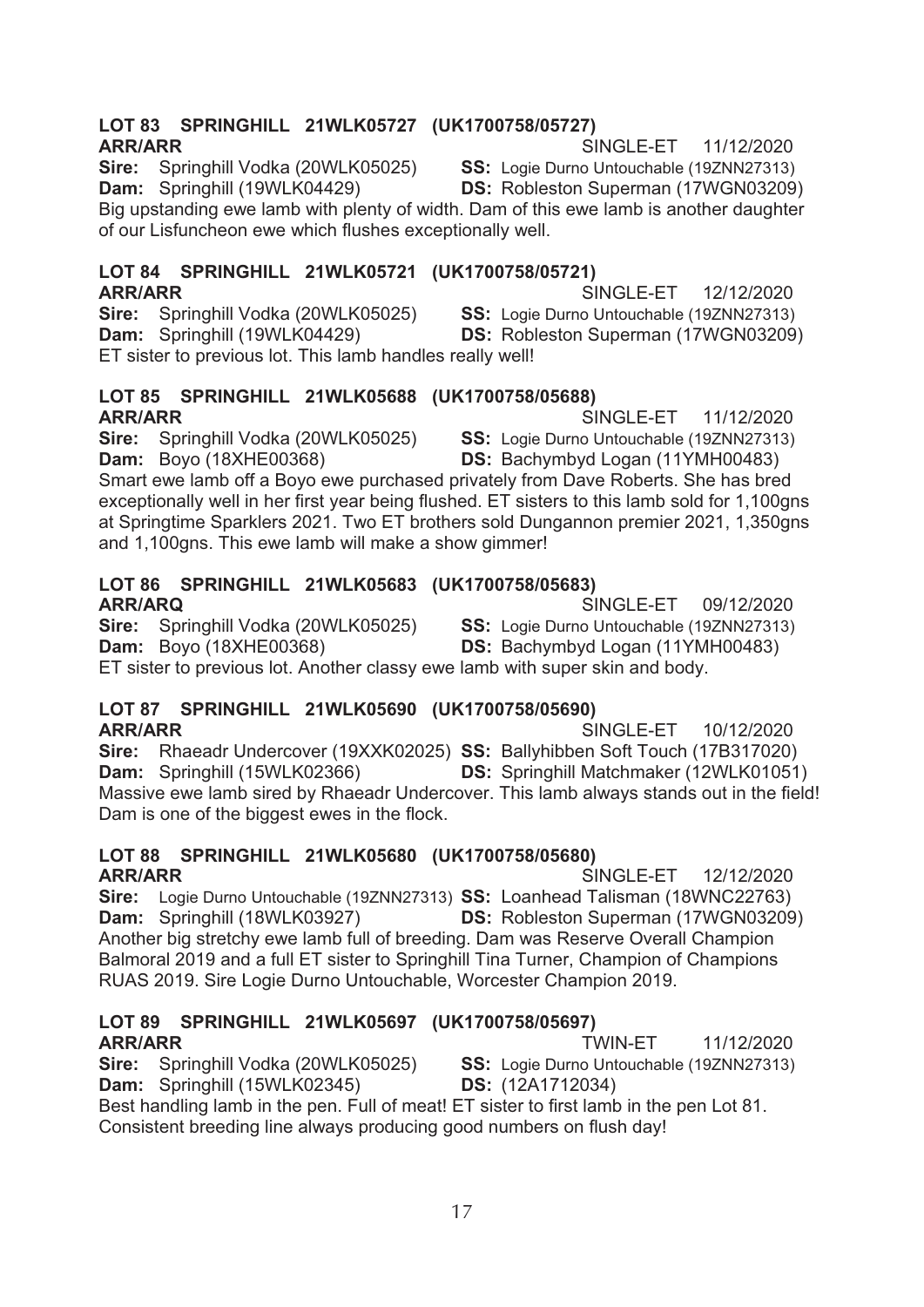### LOT 90 SPRINGHILL 21WLK05714 (UK1700758/05714) **ARR/ARR**

TWIN-FT 11/12/2020

Sire: Springhill Vodka (20WLK05025) Dam: Springhill (15WLK02345)

SS: Logie Durno Untouchable (19ZNN27313) DS: (12A1712034)

ET sister to previous Lot. Another typical 2345 daughter, plenty of width and a serious backend!

### **MR DAVID CROMIE (MILLHAVEN)**

The first females to be offered from the Millhaven flock. Four smashing lambs with super skins. All on the Heptavac P system.

### LOT 91 MILLHAVEN 21XEF01708 (UK1780578/01708)

SINGLE-ET 09/12/2020 Sire: Logie Durno Van The Man (20ZNN31972) SS: Logie Durno Untouchable (19ZNN27313) Dam: Springhill (19WLK04423) **DS: Robleston Superman (17WGN03209)** Dam was purchased for 1,200gns in 2019. Sharp ewe lamb with a great top and back end. Has stood out from a few weeks old.

### LOT 92 MILLHAVEN 21XEF01715 (UK1780578/01715)

**TWIN-FT** 09/12/2020 Sire: Logie Durno Van The Man (20ZNN31972) SS: Logie Durno Untouchable (19ZNN27313) Dam: Springhill (19WLK04423) **DS: Robleston Superman (17WGN03209)** Full sister to Lot 91 and every bit as good, if not better. 3 other sisters have been retained in the flock

### LOT 93 MILLHAVEN 21XEF01743 (UK1780578/01743)

SINGLE 12/12/2020 Sire: Loanhead (20WNC32108) SS: Springhill Untouchable (19WLK04441) Dam: Ringclare (16YBX00445) **DS:** Lisfuncheon Muscle Maker (12A5412062) A special ewe lamb with great skin. A real breedy type just like her mother. Out of Loanhead Vigilante purchased from £2,500 privately.

### LOT 94 MILLHAVEN 21XEF01744 (UK1780578/01744)

SINGLE 13/12/2020 SS: Springhill Untouchable (19WLK04441)

Sire: Loanhead (20WNC32108)

Dam: Rockvilla (15VV01861)

DS: Carriganeela (14H714007)

Last, but not least, this lamb has a super carcass. Her mother has been a consistent breeder for the flock.

### **MR DEREK BELL (FEGARRON)**

All lambs sired by our stock ram 2,000gns Hollylodge Utopia - Dungannon Premier Champion 2019. They are a great pen of lambs with tight skins and great conformation. Genotype results at sale - all on the Heptavac P+ system.

### LOT 95 FEGARRON 21YTX00569 (UK1740559/00569)

Sire: Hollylodge Utopia (19XWZ00535) Dam: Fegarron (14YTX00207)

27/12/2020 **TWIN** SS: Edstaston San Miguel (17TG00632) DS: Bunderg Monty (12XGB00927)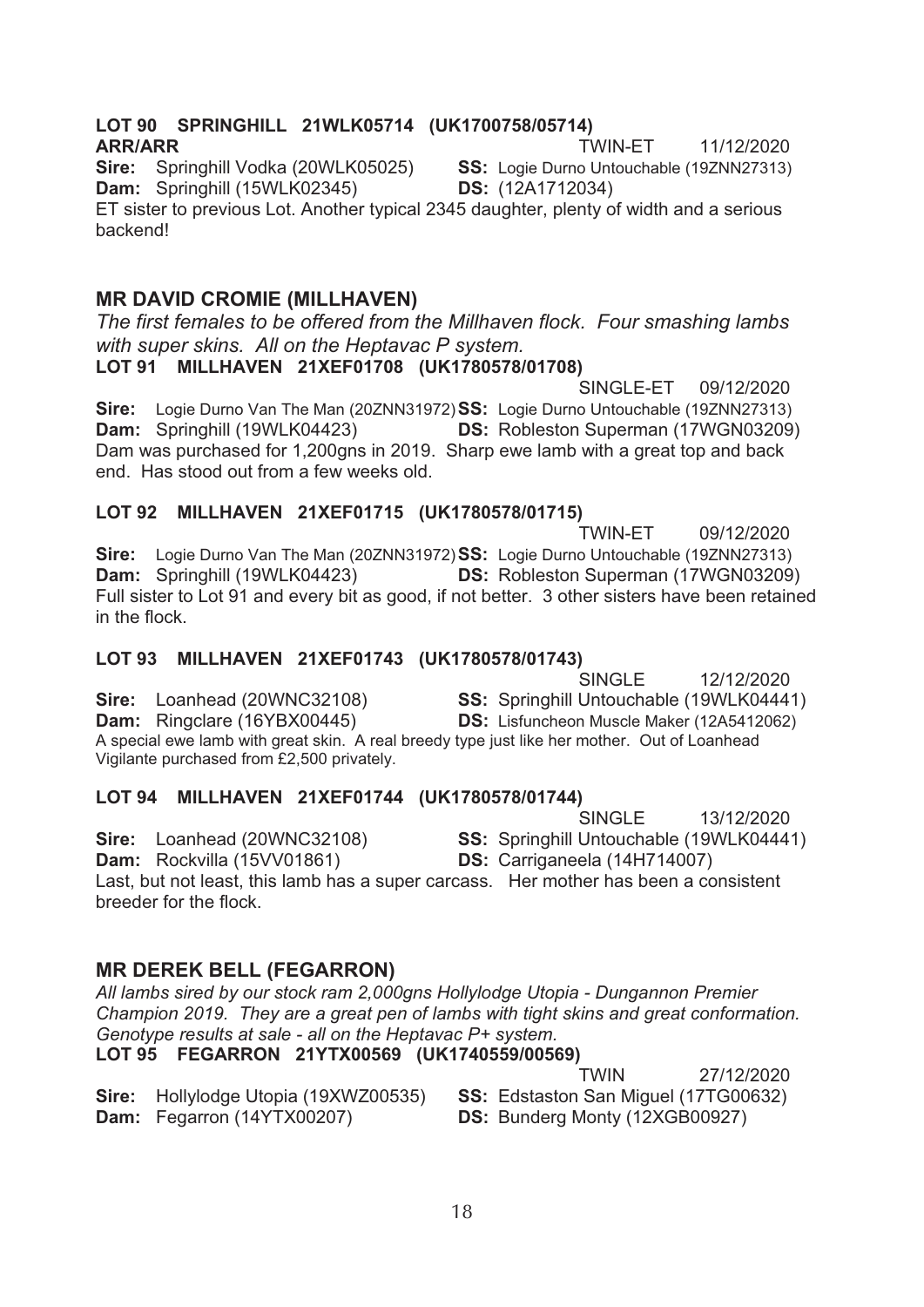| LOT 96         |                       | FEGARRON 21YTX00565 (UK1740559/00565)                                                          | TWIN                                                                                                                                                                       | 26/12/2020 |
|----------------|-----------------------|------------------------------------------------------------------------------------------------|----------------------------------------------------------------------------------------------------------------------------------------------------------------------------|------------|
| Sire:<br>Dam:  | Fegarron (15YTX00253) | Hollylodge Utopia (19XWZ00535)                                                                 | SS: Edstaston San Miguel (17TG00632)<br>DS: Ballynoe House Nelson (13YCR00536)                                                                                             |            |
| LOT 97         |                       | FEGARRON 21YTX00573 (UK1740559/00573)                                                          | TWIN                                                                                                                                                                       |            |
| Sire:<br>Dam:  | Fegarron (15YTX00278) | Hollylodge Utopia (19XWZ00535)                                                                 | SS: Edstaston San Miguel (17TG00632)<br>DS: Hollylodge Invincible (0XWZ8021)                                                                                               | 28/12/2020 |
| LOT 98         |                       | FEGARRON 21YTX00576 (UK1740559/00576)                                                          |                                                                                                                                                                            |            |
| Sire:<br>Dam:  | Fegarron (16YTX00325) | Hollylodge Utopia (19XWZ00535)                                                                 | TRIPLET<br>SS: Edstaston San Miguel (17TG00632)<br>DS: Ballynoe House Nelson (13YCR00536)                                                                                  | 29/12/2020 |
| LOT 99         |                       | FEGARRON 21YTX00591 (UK1740559/00591)                                                          |                                                                                                                                                                            |            |
| Sire:<br>Dam:  | Fegarron (18YTX00408) | Hollylodge Utopia (19XWZ00535)<br>Ballymena sale. It sold for 750gns to the Killybodagh flock. | <b>TWIN</b><br>SS: Edstaston San Miguel (17TG00632)<br>DS: Cardoonan Rambo (16XAC00759)<br>This lamb's twin brother was 1st prize January ram lamb and Reserve Champion at | 15/01/2021 |
| <b>LOT 100</b> |                       | FEGARRON 21YTX00578 (UK1740559/00578)                                                          |                                                                                                                                                                            |            |
| Sire:<br>Dam:  | Fegarron (17YTX00351) | Hollylodge Utopia (19XWZ00535)                                                                 | <b>SINGLE</b><br>SS: Edstaston San Miguel (17TG00632)<br>DS: Ballynoe House Nelson (13YCR00536)                                                                            | 30/12/2020 |
|                |                       | LOT 101 FEGARRON 21YTX00590 (UK1740559/00590)                                                  |                                                                                                                                                                            |            |
| Sire:<br>Dam:  | Fegarron (19YTX00455) | Hollylodge Utopia (19XWZ00535)                                                                 | TRIPLET<br>SS: Edstaston San Miguel (17TG00632)<br>DS: Cardoonan Rambo (16XAC00759)                                                                                        | 13/01/2021 |
| <b>LOT 102</b> |                       | FEGARRON 21YTX00589 (UK1740559/00589)                                                          |                                                                                                                                                                            |            |
| Sire:<br>Dam:  | Fegarron (19YTX00455) | Hollylodge Utopia (19XWZ00535)                                                                 | <b>TRIPLET</b><br>SS: Edstaston San Miguel (17TG00632)<br>DS: Cardoonan Rambo (16XAC00759)                                                                                 | 13/01/2021 |
| <b>LOT 103</b> |                       | FEGARRON 21YTX00562 (UK1740559/00562)                                                          |                                                                                                                                                                            |            |
| Sire:<br>Dam:  | Fegarron (11YTX00070) | Hollylodge Utopia (19XWZ00535)                                                                 | TWIN<br>SS: Edstaston San Miguel (17TG00632)<br>DS: Hollylodge Invincible (0XWZ8021)                                                                                       | 25/12/2020 |
|                |                       | LOT 104 FEGARRON 21YTX00564 (UK1740559/00564)                                                  |                                                                                                                                                                            |            |
| Sire:<br>Dam:  | Fegarron (19YTX00453) | Hollylodge Utopia (19XWZ00535)                                                                 | <b>SINGLE</b><br>SS: Edstaston San Miguel (17TG00632)<br>DS: Ballynoe House Nelson (13YCR00536)                                                                            | 26/12/2020 |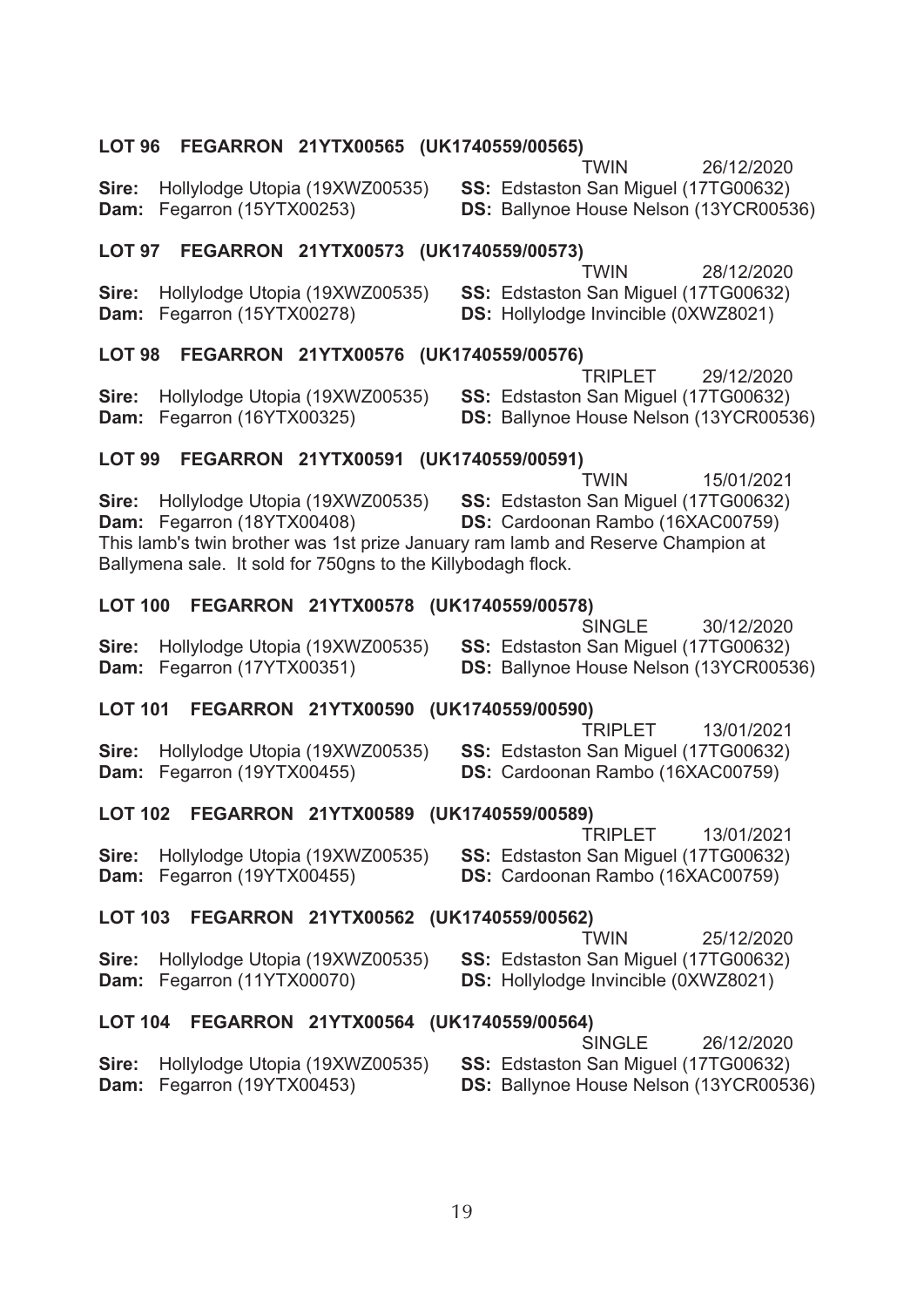### **MESSRS MCCONNELL BROS (HOLLYLODGE)**

#### LOT 105 HOLLYLODGE 21XWZ00744 (UK1760271/00744) **ARR/ARR TWIN**

Sire: Loanhead Ur The Boy (19WNC27410) SS: Dalby Tuilagi (18PE06884) Dam: Hollylodge (16XWZ00308) **DS: Blakenev King Louis (1D5610008)** A potential show ewe to start! Late January daughter of a very consistent King Louis ewe who bred Valentino, sold privately to the Largyvale flock last year. Twin sister retained

23/01/2021

03/12/2020

03/12/2020

### LOT 106 HOLLYLODGE 21XWZ00678 (UK1760271/00678)

**ARR/ARR TWIN** 01/12/2020 Sire: Loanhead Ur The Boy (19WNC27410) SS: Dalby Tuilagi (18PE06884) Dam: Hollylodge (19XWZ00554) **DS:** Edstaston San Miquel (17TG00632) Very stylish daughter of Ur The Boy from the ever reliable Made to Measure, Olympic, Phoenix female line. Ur The Boy was purchased at Worcester Premier 2019 for 3,000gns

#### LOT 107 HOLLYLODGE 21XWZ00695 (UK1760271/00695) **ARR/ARR TWIN**

Sire: Loanhead Ur The Boy (19WNC27410) SS: Dalby Tuilagi (18PE06884) Dam: Hollylodge (18XWZ00486) DS: Edstaston San Miquel (17TG00632) A quality full sister to Hollylodge Vintage Crop sold for 3,200gns to the Ballyhibben flock at Dungannon Premier last year. Twin sister retained

#### LOT 108 HOLLYLODGE 21XWZ00698 (UK1760271/00698) **ARR/ARR TWIN**

Sire: Loanhead Ur The Boy (19WNC27410) SS: Dalby Tuilagi (18PE06884) Dam: Hollylodge (18XWZ00432) DS: Edstaston San Miguel (17TG00632) Super carcass with this full sister to Hollylodge Volt sold to the Inishowen flock and Hollylodge Wizard sold to the Sportsfield flock

### LOT 109 HOLLYLODGE 21XWZ00736 (UK1760271/00736)

**ARR/ARR TWIN** 22/12/2020 Sire: Hollylodge Voldemort (20XWZ00589) SS: Edstaston San Miguel (17TG00632) Dam: Hollylodge (17XWZ00375) **DS:** Rhaeadr Prospect (15XXK01129) Big upstanding daughter of Hollylodge Voldemort who bred the female champion at Dungannon premier this year, sold for 1,200gns. Dam has also bred U Beauty and Van the Man sold to the Ringsend and Island flocks respectively

### LOT 110 HOLLYLODGE 21XWZ00719 (UK1760271/00719)

**ARR/ARQ TWIN** 04/12/2020 Sire: Loanhead Ur The Boy (19WNC27410) SS: Dalby Tuilagi (18PE06884) Dam: Hollylodge (18XWZ00429) **DS:** Rhaeadr Prospect (15XXK01129) Great gigot and plenty of power with this lamb. Very consistent breeding line

### LOT 111 HOLLYLODGE 21XWZ00677 (UK1760271/00677)

**ARR/ARR TWIN** 01/12/2020 Sire: Hollylodge Voldemort (20XWZ00589) SS: Edstaston San Miquel (17TG00632) Dam: Hollylodge (18XWZ00458) **DS:** Rhaeadr Prospect (15XXK01129) Eye-catching daughter of Voldemort, who is a full brother to the Balmoral Male Champion 2019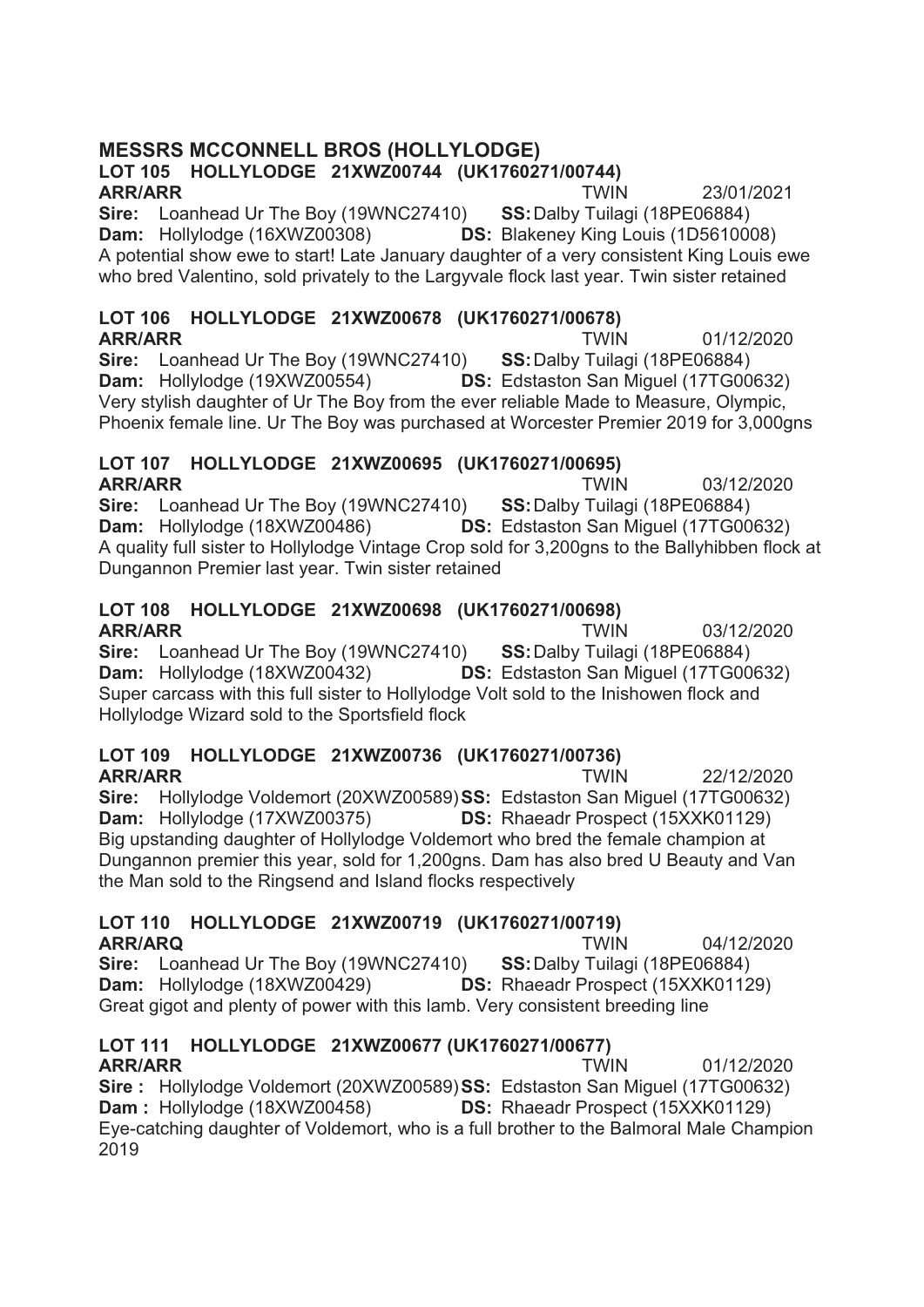### LOT 112 HOLLYLODGE 21XWZ00732 (UK1760271/00732)

**ARR/ARR TWIN** 20/12/2020 Sire: Loanhead Ur The Boy (19WNC27410) SS: Dalby Tuilagi (18PE06884) Dam: Hollylodge (18XWZ00472) **DS: Rhaeadr Prospect (15XXK01129)** Flashy lamb to finish, dam a very smart daughter of the 2015 Worcester Champion **Rhaeadr Prospect** 

### **MR ALISTAIR MOORE (HILLSIDE)**

LOT 113 HILLSIDE 21VBK00617 (UK0720939/00617) **TWIN** 03/12/2020 **ARR/ARR** Sire: Foulrice Supreme (17DG07489) SS: Hyde Radio5Live (16SU00606) **Dam:** Aldby (18FY00502) DS: Arbryn Philip (15WRF00321) Foulrice Supreme's sire - Hyde Radio5live, has bred ewe lambs over 2,000gns.

#### LOT 114 HILLSIDE 21VBK00648 (UK0720939/00648) **ARR/ARR** TRIPLET

Sire: Padrig Upperclass (19WZT04659) SS: Padrig Sergeant Major (17WZT02990) Dam: Hillside (17VBK00177) DS: Kirkhouse Remo (16XNK01810) Padrig Upper Class is breeding well for Hillside with his first 4 ram lambs averaging 1,700gns

05/12/2020

### LOT 115 HILLSIDE 21VBK00723 (UK0720939/00723)

**ARR/ARR** 

**TWIN** 31/12/2020 Sire: Gorteen Unique (19VCT04840) SS: Robleston Superman (17WGN03209) Dam: Kirkhouse (16XNK01811) **DS:** Kirkhouse Optimus (14XNK01301) Gorteen Unique was 3rd in the flock competition as a ram lamb.

### LOT 116 HILLSIDE 21VBK00660 (UK0720939/00660)

**ARR/ARR TWIN** 06/12/2020 Sire: Gorteen Unique (19VCT04840) **SS: Robleston Superman (17WGN03209)** Dam: Hillside (19VBK00381) **DS:** Foulrice Supreme (17DG07489) All with show potential

**TWIN** 

### LOT 117 HILLSIDE 21VBK00703 (UK0720939/00703)

### **ARR/ARR**

29/12/2020 Sire: Gorteen Vagas (20VCT05365) SS: Knockin Shockin' (17XXJ00376) Dam: Hillside (18VBK00250) DS: Kirkhouse Remo (16XNK01810) Gorteen Vegas sire is the well-known Knockin Shockin

### LOT 118 HILLSIDE 21VBK00640 (UK0720939/00640)

**QUAD ARR/ARR** 05/12/2020 Sire: Gorteen Unique (19VCT04840) SS: Robleston Superman (17WGN03209) Dam: Hillside (17VBK00170) DS: Kirkhouse Remo (16XNK01810) Gorteen Unique out of Robleston Superman, who was known for breeding females.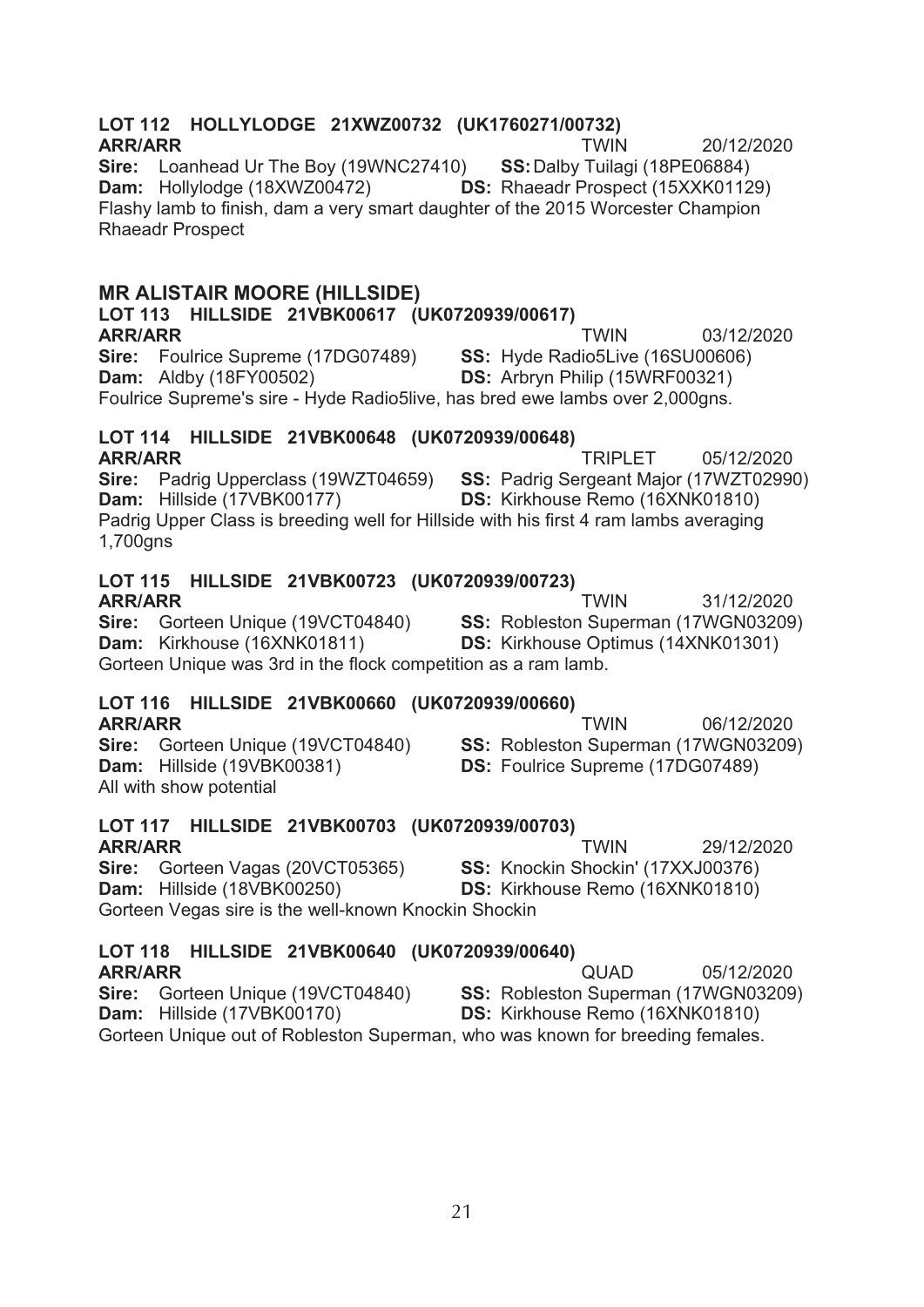### **MR S PARR (GOSFORD PEDIGREES)**

| dosed regularly.                 |                     | imported from France from the renowned H13 flock. All on the Heptavac P system and |  |                         | Smart ewe lambs with plenty of power and length - sired by Drumsallagh Senior, who was   |            |
|----------------------------------|---------------------|------------------------------------------------------------------------------------|--|-------------------------|------------------------------------------------------------------------------------------|------------|
| <b>LOT 119</b><br><b>ARR/ARR</b> |                     | GOSFORD PEDIGREES 21VEN00063 (UK0711652/00063)                                     |  |                         | <b>SINGLE</b>                                                                            | 02/12/2020 |
| Sire:<br><b>Dam:</b>             |                     | Drumsallagh Senior (17H1372046)<br>Drumsallagh (18ZWV00345)                        |  | <b>SS:</b> (16H1362047) | DS: Banville Perry (15WZ00345)                                                           |            |
| <b>LOT 120</b>                   |                     | GOSFORD PEDIGREES 21VEN00070 (UK0711652/00070)                                     |  |                         |                                                                                          |            |
| <b>ARR/ARR</b>                   |                     |                                                                                    |  |                         | <b>TWIN</b>                                                                              | 03/12/2020 |
| Sire:<br>Dam:                    |                     | Drumsallagh Senior (17H1372046)<br>Gosford Pedigrees (19VEN00011)                  |  | <b>SS:</b> (16H1362047) | DS: Lineside Super Sam (17ZLZ00821)                                                      |            |
| <b>LOT 121</b>                   |                     | GOSFORD PEDIGREES 21VEN00071 (UK0711652/00071)                                     |  |                         |                                                                                          |            |
| <b>ARR/ARR</b>                   |                     |                                                                                    |  |                         | <b>TWIN</b>                                                                              | 03/12/2020 |
| Sire:<br>Dam:                    |                     | Drumsallagh Senior (17H1372046)<br>Gosford Pedigrees (19VEN00011)                  |  | <b>SS:</b> (16H1362047) | DS: Lineside Super Sam (17ZLZ00821)                                                      |            |
| <b>LOT 122</b>                   |                     | GOSFORD PEDIGREES 21VEN00072 (UK0711652/00072)                                     |  |                         |                                                                                          |            |
| <b>ARR/ARR</b>                   |                     |                                                                                    |  |                         | <b>SINGLE</b>                                                                            | 03/12/2020 |
| Sire:<br>Dam:                    |                     | Drumsallagh Senior (17H1372046)<br>Gosford Pedigrees (19VEN00014)                  |  | SS: (16H1362047)        | DS: Drumsallagh (18ZWV00347)                                                             |            |
|                                  |                     |                                                                                    |  |                         |                                                                                          |            |
|                                  |                     | <b>NOEL &amp; FREDA DONNELLY (SHEWIS)</b>                                          |  |                         |                                                                                          |            |
|                                  |                     |                                                                                    |  |                         |                                                                                          |            |
|                                  |                     |                                                                                    |  |                         | All of these lambs have been shorn in mid-June - Genotype results available at the sale. |            |
|                                  |                     | LOT 123 SHEWIS 21WBA01093 (UK1710550/01093)                                        |  |                         | <b>SINGLE</b>                                                                            | 14/12/2020 |
| Sire:                            |                     | April Cottage Squire (17ZUF00066) SS: Logie Durno Nobleman (13ZNN07260)            |  |                         |                                                                                          |            |
| Dam:                             | Shewis (19WBA01008) |                                                                                    |  |                         | DS: April Cottage Samson (17ZUF00071)                                                    |            |
|                                  |                     | LOT 124 SHEWIS 21WBA01095 (UK1710550/01095)                                        |  |                         |                                                                                          |            |
|                                  |                     |                                                                                    |  |                         | <b>TWIN</b>                                                                              | 15/12/2020 |
| Sire:<br>Dam:                    | Shewis (14WBA00657) | April Cottage Squire (17ZUF00066)                                                  |  |                         | SS: Logie Durno Nobleman (13ZNN07260)<br><b>DS:</b> Rockvilla King William (1VV0203)     |            |
|                                  |                     | LOT 125 SHEWIS 21WBA01099 (UK1710550/01099)                                        |  |                         |                                                                                          |            |
|                                  |                     |                                                                                    |  |                         | TWIN                                                                                     | 26/12/2020 |
| Sire:<br>Dam:                    | Shewis (17WBA00953) | April Cottage Squire (17ZUF00066)                                                  |  |                         | SS: Logie Durno Nobleman (13ZNN07260)<br><b>DS:</b> Kings Land Masterpiece (12WAA00764)  |            |
| LOT 126                          |                     | SHEWIS 21WBA01101                                                                  |  | (UK1710550/01101)       |                                                                                          |            |
|                                  |                     |                                                                                    |  |                         | <b>SINGLE</b>                                                                            | 26/12/2020 |
| Sire:<br>Dam:                    | Shewis (19WBA01024) | April Cottage Squire (17ZUF00066)                                                  |  |                         | <b>SS:</b> Logie Durno Nobleman (13ZNN07260)<br>DS: April Cottage Samson (17ZUF00071)    |            |
| <b>LOT 127</b>                   |                     | SHEWIS 21WBA01102 (UK1710550/01102)                                                |  |                         |                                                                                          |            |
| Sire:                            |                     | April Cottage Squire (17ZUF00066)                                                  |  |                         | TWIN<br>SS: Logie Durno Nobleman (13ZNN07260)                                            | 27/12/2020 |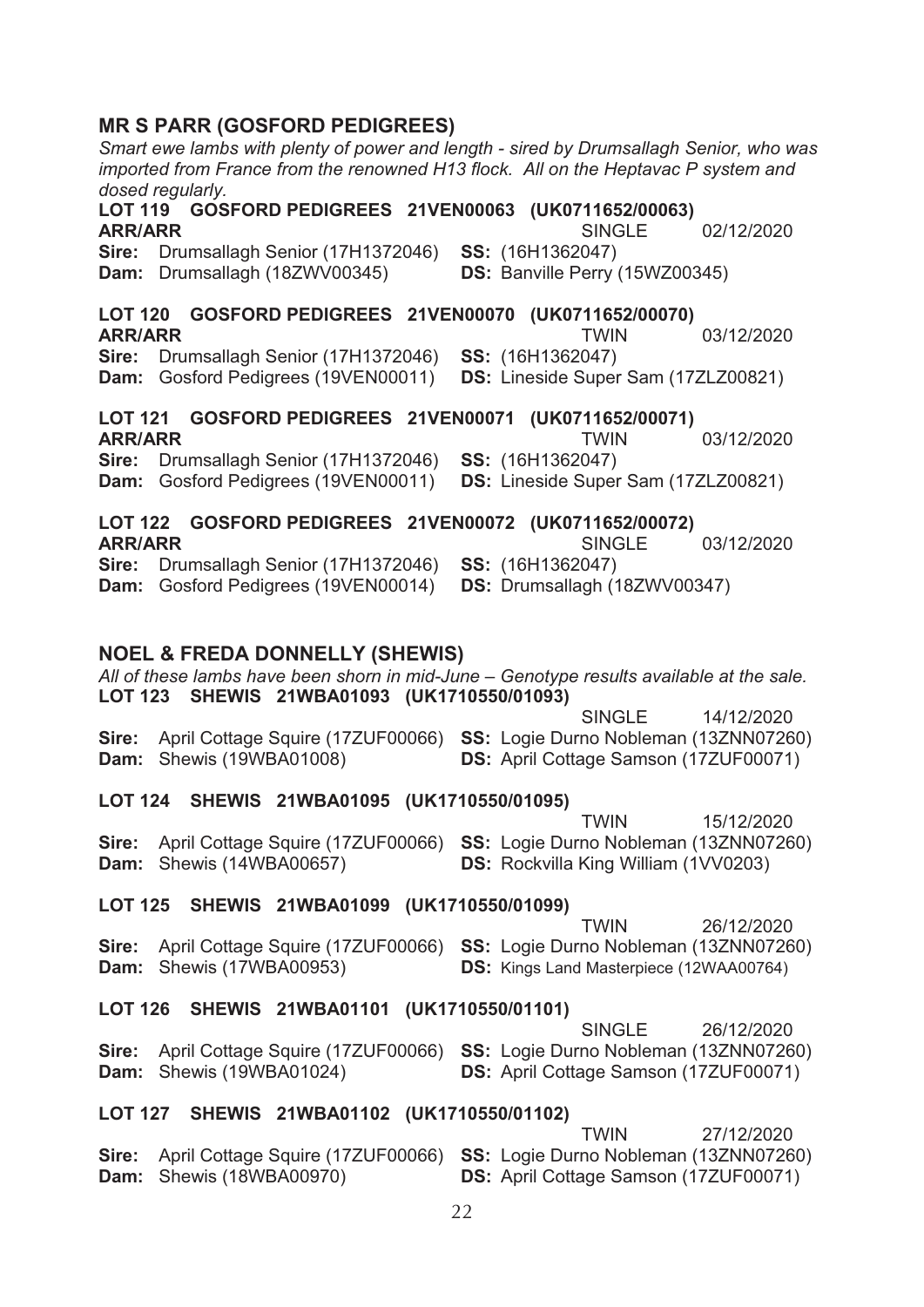### LOT 128 SHEWIS 21WBA01106 (UK1710550/01106)

Sire: April Cottage Squire (17ZUF00066) SS: Logie Durno Nobleman (13ZNN07260) Dam: Shewis (17WBA00894)

**SINGLE** 28/12/2020 **DS:** Kings Land Masterpiece (12WAA00764)

08/12/2020

### **MR J NORMAN MCMORDIE (RIVERDALE)**

#### LOT 129 RIVERDALE 21ZEG00398 (UK1790381/00398) **ARR/ARR TRIPLET**

Sire: Rockdale Tornado (18H2818031) SS: Loanhead Scotsman (17WNC18315) Dam: Riverdale (18ZEG00296) **DS:** Rutland Humdinger (0ZFY7207) Rockdale Tornado 2nd in Tullow when purchased, he has sired lambs to €1,900 in Tullow and 1200gns in Dungannon for R Van the Man whose first lamb sold for €4,700 this year. The dam is a full sister to Lavender Reserve Champion in Balmoral and dam of Riverdale Noble who sired Interbreed Champions for Logie Durno. Maternal Grandsire is the great Rutland Humdinger who sired two All-Ireland Champions - triplet sister retained.

| Adj Wgt | Age | Scan<br>Wgt | Mscle<br>Dep | Fat Dep | 8 Wk<br><b>EBV</b> | Scan<br>EBV   | <b>Mscl</b><br><b>EBV</b><br>Dpt | Fat Dpt<br>EB <sub>V</sub> | Gigot<br>EB\ | <b>INDEX</b><br>EBV |
|---------|-----|-------------|--------------|---------|--------------------|---------------|----------------------------------|----------------------------|--------------|---------------------|
| 28.10   | 105 | 49.70       | 29.30        | 3.40    | . .09              | $\sim$<br>ບ.ບ | $\overline{A}$<br>v. I v         | $\sim$<br>-U.33            | 1.52         | 151.05              |

### LOT 130 RIVERDALE 21ZEG00400 (UK1790381/00400) **ARR/ARR**

**TRIPLET** 08/12/2020 Sire: Rockdale Tornado (18H2818031) SS: Loanhead Scotsman (17WNC18315) Dam: Riverdale (18ZEG00296) **DS:** Rutland Humdinger (0ZFY7207) Full sister to previous lot. Reared as a pet and weaned off milk at 7 weeks.

| Adj Wgt | Age | Scan<br>Wgt | <b>Mscle</b><br>Dep | Fat Dep | <b>SWK</b><br>EBV | Scan<br><b>EBV</b>        | Mscl<br><b>EBV</b><br>Dpt | Fat Dpt<br>EBV | Gigot<br>EB\ | <b>INDEX</b><br><b>EBV</b> |
|---------|-----|-------------|---------------------|---------|-------------------|---------------------------|---------------------------|----------------|--------------|----------------------------|
| 26.20   | 105 | 44          | 34.60               | 3.30    |                   | $\rightarrow$<br><u>.</u> | 0.64                      | $-0.36$        | 52<br>ے بی ا | 154.90                     |

### LOT 131 RIVERDALE 21ZEG00406 (UK1790381/00406) **ARR/ARO**

Sire: Edstaston Ultravox (19TG00886) Dam: Riverdale (19ZEG00335)

TRIPI FT 11/12/2020 SS: Knockin Shockin' (17XXJ00376) DS: Castellau One In A Million (14TZ00793)

By Ultravox who cost 4,000gns at Worcester, sired by the 25,000gns Knockin Shockin and out of Edstaston Madison winner of several Championships for Robert Gregory. The dam is Christa's beautiful 335 ewe who has a full brother sold for £1,500 and a maternal brother at 1,000gns.

| Adj Wgt | Age | Scan  | <b>Mscle</b> | Fat Dep | 3 Wk                    | Scan               | Mscl              | Fat Dpt | Gigot   | <b>INDEX</b> |
|---------|-----|-------|--------------|---------|-------------------------|--------------------|-------------------|---------|---------|--------------|
|         |     | Wgt   | Dep          |         | EBV                     | <b>EBV</b>         | <b>EBV</b><br>Dpt | EB\     | EB\     | EBV          |
| 24.40   | 102 | 42.90 | 26.90        | 3.30    | $\overline{z}$<br>ن ، ، | $\sim$<br>u<br>. ۷ | $\sqrt{2}$<br>.   | $-0.08$ | $-0.18$ | 212.97       |

### LOT 132 RIVERDALE 21ZEG00402 (UK1790381/00402)

**TWIN** SS: Knockin Shockin' (17XXJ00376) Sire: Edstaston Ultravox (19TG00886) Dam: Riverdale (19ZEG00343) DS: Rockdale Tornado (18H2818031)

By Ultravox (see above) and dam by Tornado and grad-dam by One in a Million. Christa has retained her twin brother with exceptional muscle and tight skin to use in her flock.

| Adj Wgt | Age | Scan             | <b>Mscle</b>    | Dep<br>Fat | 8 Wk | Scan | Mscl       | $=$ at<br>Dpt | Gigot | <b>INDEX</b> |
|---------|-----|------------------|-----------------|------------|------|------|------------|---------------|-------|--------------|
|         |     | Wgt              | Dep             |            | EB\  | EBV  | EBV<br>Dpt | EBV           | EB\   | EBV          |
| 29.50   | 104 | . –<br>.80<br>4, | 31.20<br>$\sim$ | 2.50       | .85  | 1.93 | .05        | 44            | 0.80  | 215.65       |

09/12/2020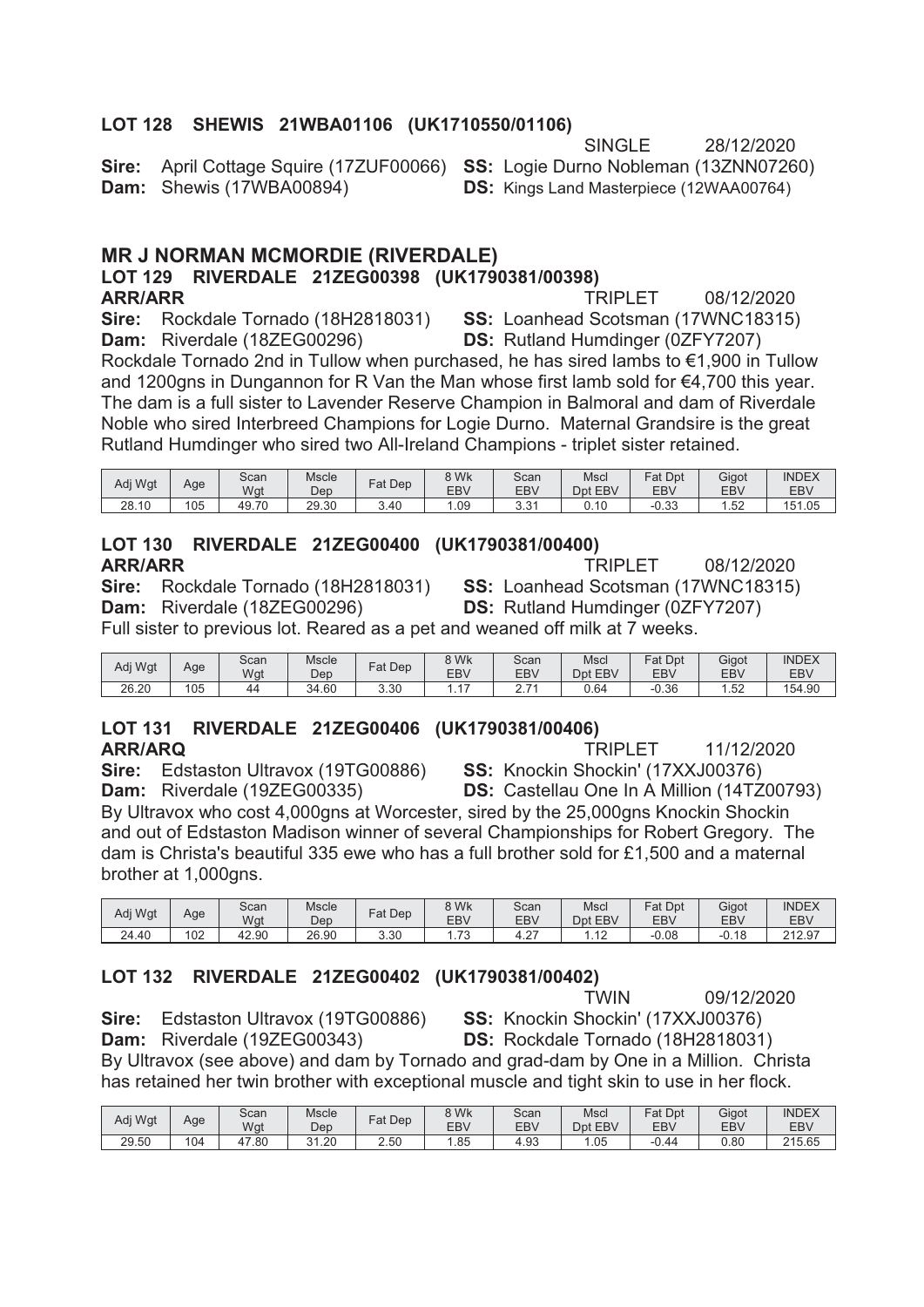### **MR JOSHUA HAMILTON (KILLYCOPPLE)**

| All lambs are sired by Drumsallagh Uel (son of Harcourt). French breeding from the    |                                                                                         |
|---------------------------------------------------------------------------------------|-----------------------------------------------------------------------------------------|
| Drumsallagh flock in these lambs.<br>LOT 133 KILLYCOPPLE 21WWV00907 (UK1710081/00907) |                                                                                         |
| <b>ARR/ARR</b>                                                                        | 19/12/2020<br><b>TWIN</b>                                                               |
| Sire: Drumsallagh Uel (19ZWV00372)<br>Dam: Drumsallagh (18ZWV00368)                   | <b>SS: Drumsallagh Harcourt (0J177025)</b><br>DS: Drumsallagh Senior (17H1372046)       |
| LOT 134 KILLYCOPPLE 21WWV00908                                                        | (UK1710081/00908)                                                                       |
| <b>ARR/ARR</b>                                                                        | TWIN<br>19/12/2020                                                                      |
| Drumsallagh Uel (19ZWV00372)<br>Sire:                                                 | SS: Drumsallagh Harcourt (0J177025)                                                     |
| Dam: Drumsallagh (18ZWV00368)                                                         | DS: Drumsallagh Senior (17H1372046)                                                     |
| LOT 135 KILLYCOPPLE 21WWV00909 (UK1710081/00909)                                      |                                                                                         |
| <b>ARR/ARR</b>                                                                        | <b>TWIN</b><br>20/12/2020                                                               |
| Drumsallagh Uel (19ZWV00372)<br>Sire:                                                 | <b>SS: Drumsallagh Harcourt (0J177025)</b>                                              |
| Killycopple (18WWV00814)<br>Dam:                                                      | DS: Drumsallagh Spencer (17ZWV00305)                                                    |
| LOT 136 KILLYCOPPLE 21WWV00915<br><b>ARR/ARR</b>                                      | (UK1710081/00915)<br>TWIN<br>04/01/2021                                                 |
| Drumsallagh Uel (19ZWV00372)<br>Sire:<br>Killycopple (19WWV00882)<br>Dam:             | <b>SS: Drumsallagh Harcourt (0J177025)</b><br><b>DS:</b> Drumsallagh Pedro (15ZWV00249) |
|                                                                                       |                                                                                         |

## Ewe Lambs  $-2<sup>nd</sup>$  run

### **MR DEREK BELL (FEGARRON)**

All lambs sired by our stock ram 2,000gns Hollylodge Utopia - Dungannon Premier Champion 2019. They are a great pen of lambs with tight skins and great conformation. Genotype results at sale - all on the Heptavac P+ system.

LOT 137 FEGARRON 21YTX00594 (UK1740559/00594)

SINGLE 01/04/2021 Sire: Hollylodge Utopia (19XWZ00535) SS: Edstaston San Miquel (17TG00632) Dam: Fegarron (17YTX00381) DS: Ballynoe House Nelson (13YCR00536)

### LOT 138 FEGARRON 21YTX00582 (UK1740559/00582)

Sire: Hollylodge Utopia (19XWZ00535) Dam: Fegarron (19YTX00474)

**TWIN** 01/01/2021 SS: Edstaston San Miquel (17TG00632)

DS: Cardoonan Rambo (16XAC00759)

### LOT 139 FEGARRON 21YTX00585 (UK1740559/00585)

**TWIN** 02/01/2021 SS: Edstaston San Miguel (17TG00632)

Sire: Hollylodge Utopia (19XWZ00535) Dam: Fegarron (19YTX00467)

DS: Cardoonan Rambo (16XAC00759)